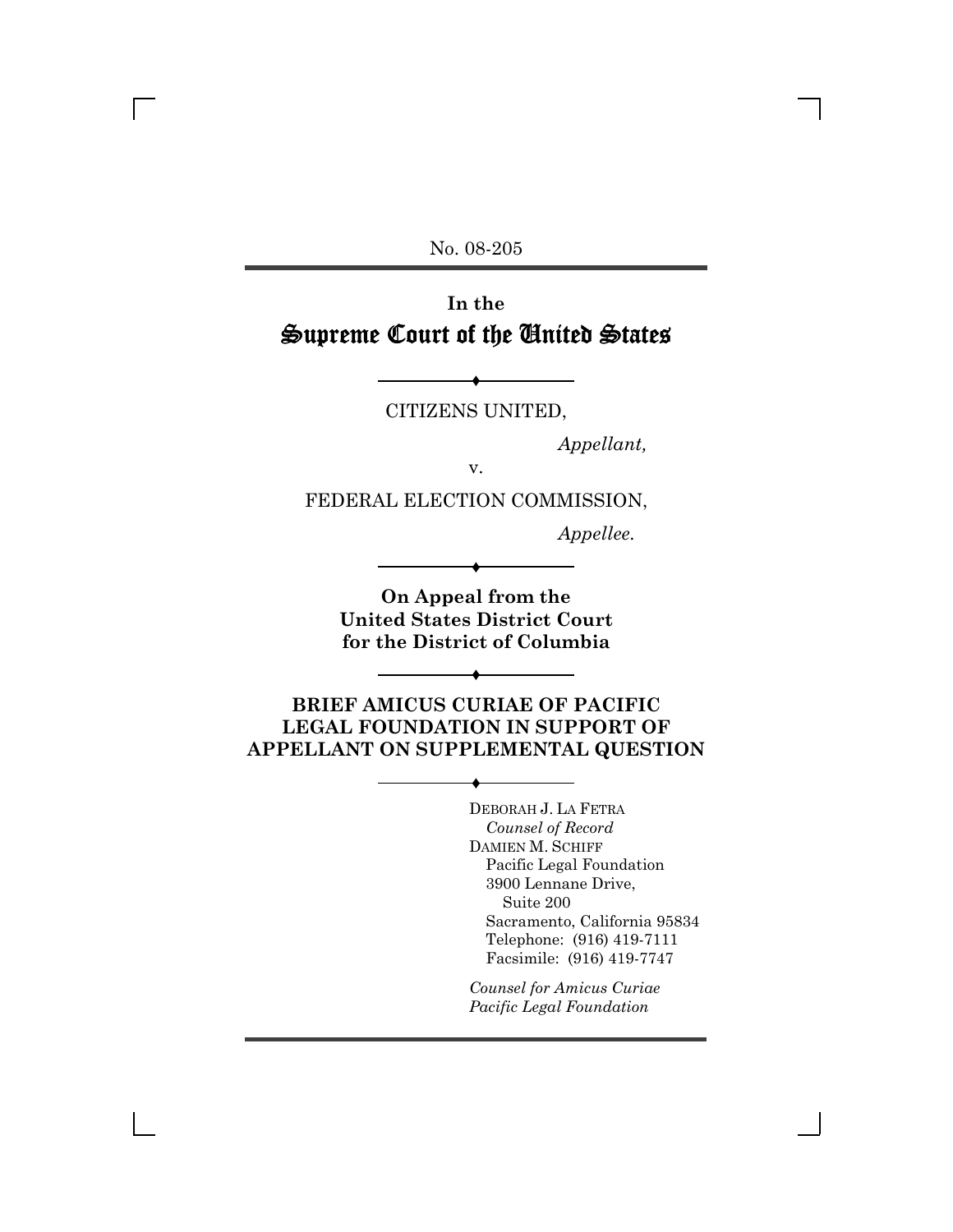### **QUESTION PRESENTED**

For the proper disposition of this case, should the Court overrule either or both *Austin v. Michigan Chamber of Commerce*, 494 U.S. 652 (1990), and the part of *McConnell v. Federal Election Commission*, 540 U.S. 93 (2003), which addresses the facial validity of Section 203 of the Bipartisan Campaign Reform Act of 2002, 2 U.S.C. § 441b?

 $\Box$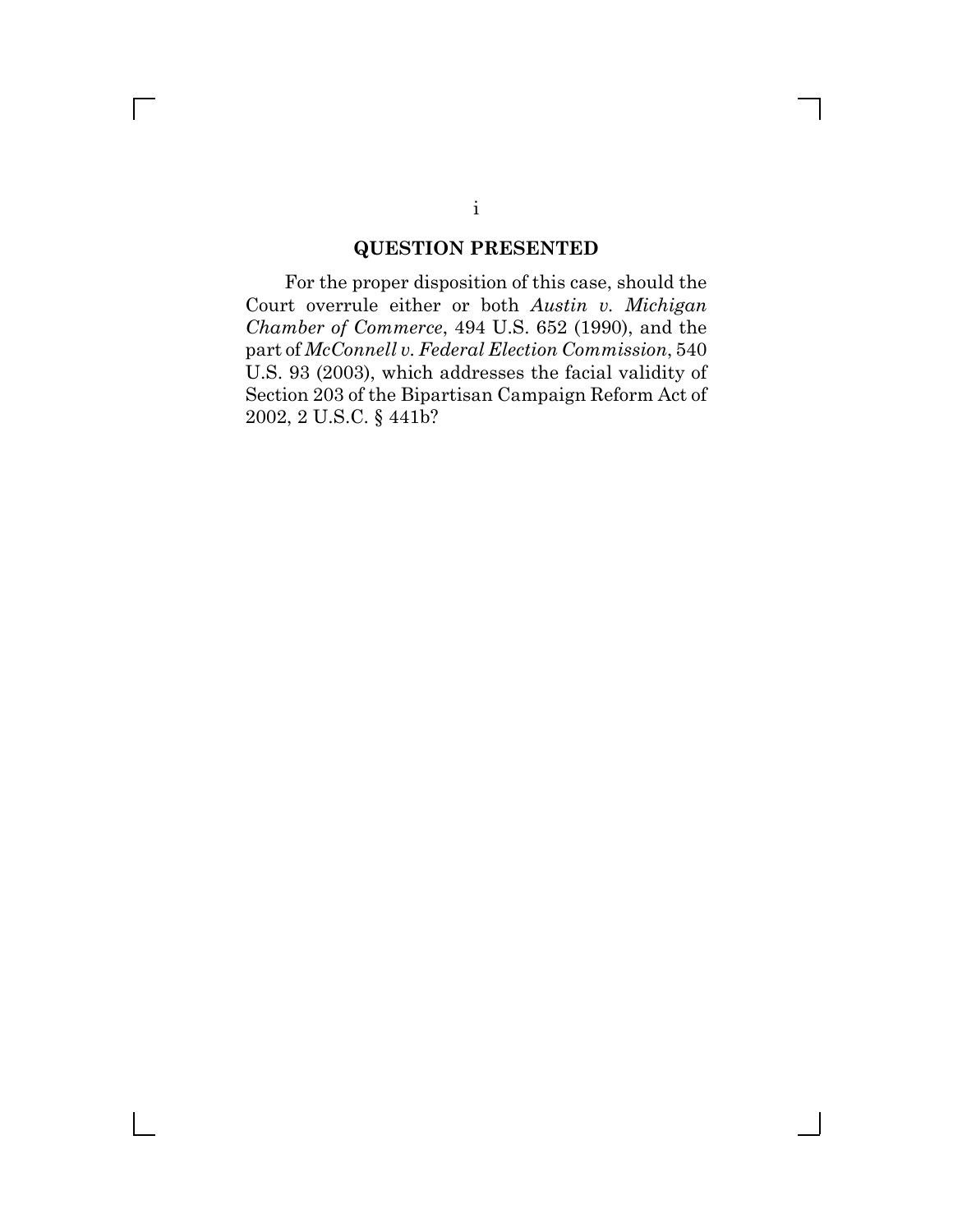### **TABLE OF CONTENTS**

|--|

| QUESTION PRESENTED                                                                                                    |
|-----------------------------------------------------------------------------------------------------------------------|
| TABLE OF AUTHORITIES  iii                                                                                             |
| INTEREST OF AMICUS CURIAE  1                                                                                          |
| SUMMARY OF ARGUMENT 2                                                                                                 |
|                                                                                                                       |
| RESTRICTIONS ON CORE POLITICAL<br>SPEECH MAY BE JUSTIFIED ONLY<br>BY ACTUAL EVIDENCE OF QUID<br>PRO QUO CORRUPTION  4 |
| <b>CORPORATE SPEECH ADDS VALUE</b><br>TO A DEMOCRATIC SOCIETY  11                                                     |
|                                                                                                                       |

 $\overline{\Gamma}$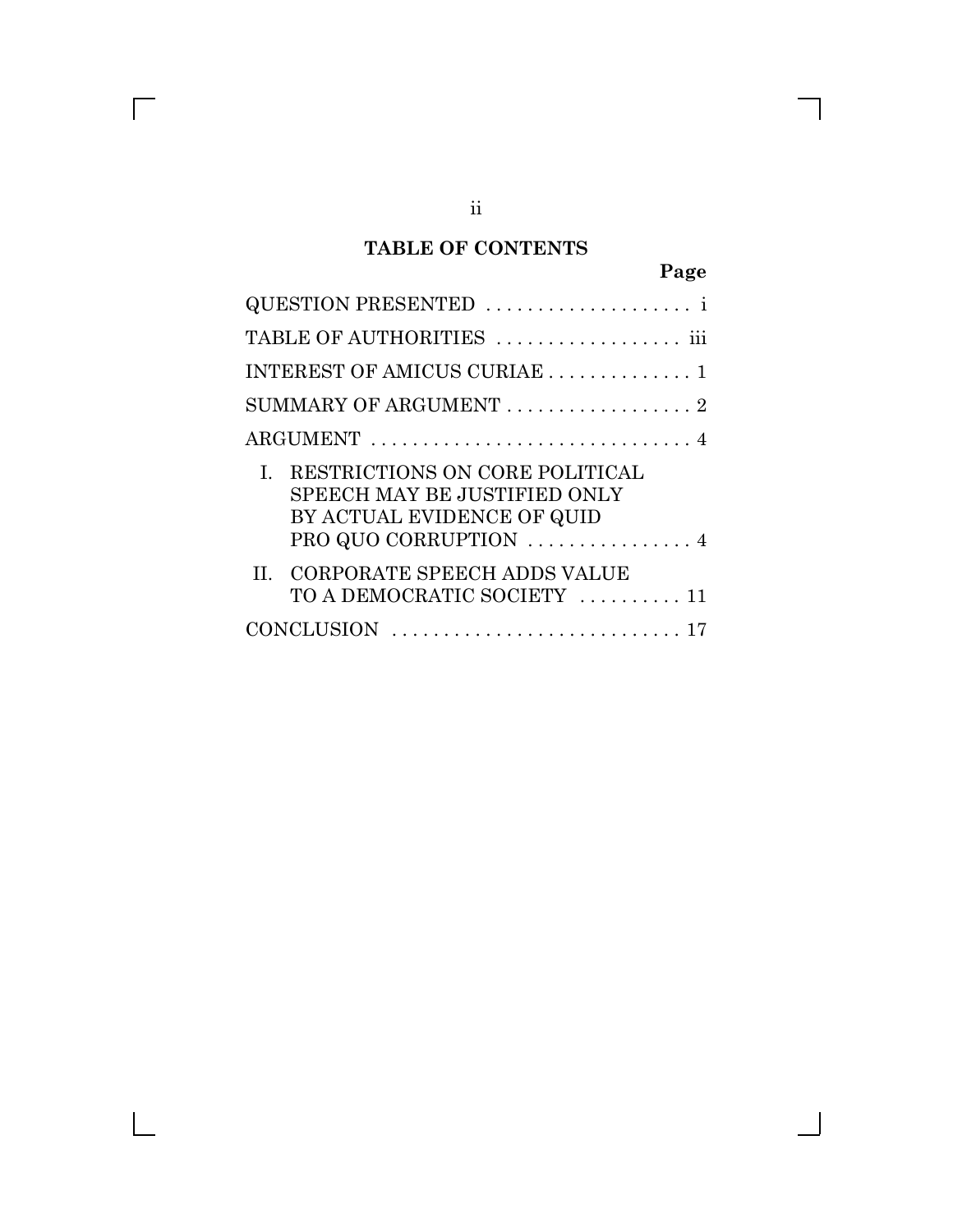# **TABLE OF AUTHORITIES**

**Page**

# **Cases**

| Abood v. Detroit Bd. of Educ.,                                                                                 |
|----------------------------------------------------------------------------------------------------------------|
|                                                                                                                |
| Ark. Educ. Television Comm'n v. Forbes,                                                                        |
| Austin v. Mich. Chamber of Commerce,<br>494 U.S. 652 (1990) $\ldots \ldots \ldots \ldots \ldots 3, 6-9, 12-14$ |
| Bd. of Regents, Univ. of Wis. v.<br>Southworth, 529 U.S. 217 (2000) $\ldots \ldots \ldots 1$                   |
| Buckley v. Valeo, 424 U.S. 1 (1976)  2-5                                                                       |
| Citizens Against Rent Control v. Berkeley,                                                                     |
| <i>City of Ladue v. Gilleo,</i> 512 U.S. 43 (1994) $\ldots \ldots 15$                                          |
| Fed. Election Comm'n v. Beaumont,                                                                              |
| Fed. Election Comm'n v. Mass. Citizens<br>for Life, Inc., 479 U.S. 238 (1986)  2, 13                           |
| Fed. Election Comm'n v. Nat'l Conservative<br><i>Political Action Comm.</i> , 470 U.S. 480 (1985) 3-4          |
| Fed. Election Comm'n v. Nat'l Right<br>to Work Comm., 459 U.S. 197 (1982) $\ldots \ldots \ldots 2, 4$          |
| Fed. Election Comm'n v. Wis. Right to Life, Inc.,<br>551 U.S. 449, 127 S. Ct. 2652 (2007) $\ldots$ 2, 7        |
| First Nat'l Bank v. Bellotti,                                                                                  |
| Hague v. CIO, 307 U.S. 496 (1939) 13                                                                           |

iii

 $\overline{\Gamma}$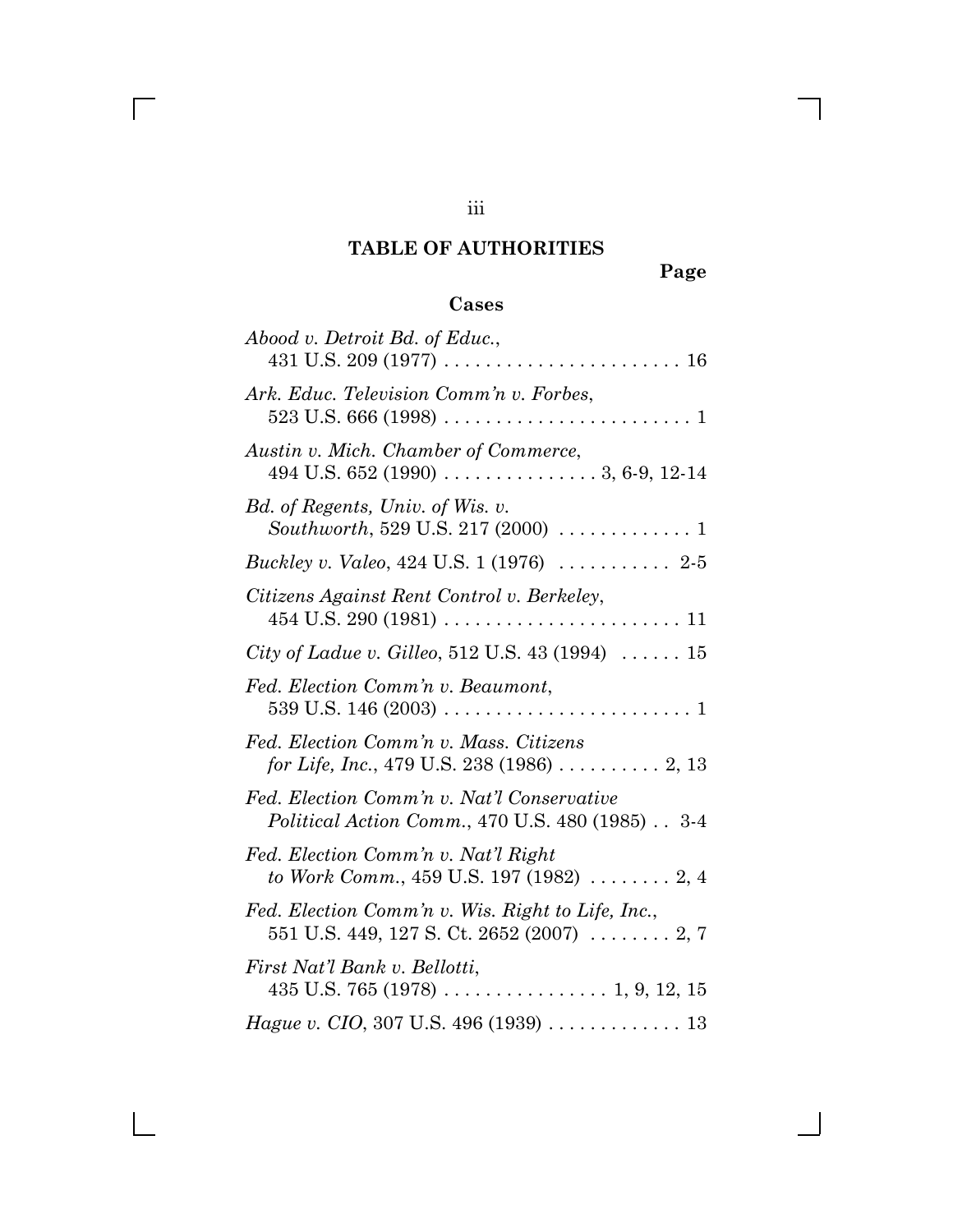# Sup. Ct. R. 37.3(a) . . . . . . . . . . . . . . . . . . . . . . . . . . . 1 Sup. Ct. R. 37.6 . . . . . . . . . . . . . . . . . . . . . . . . . . . . . 1

iv

 $\overline{\Gamma}$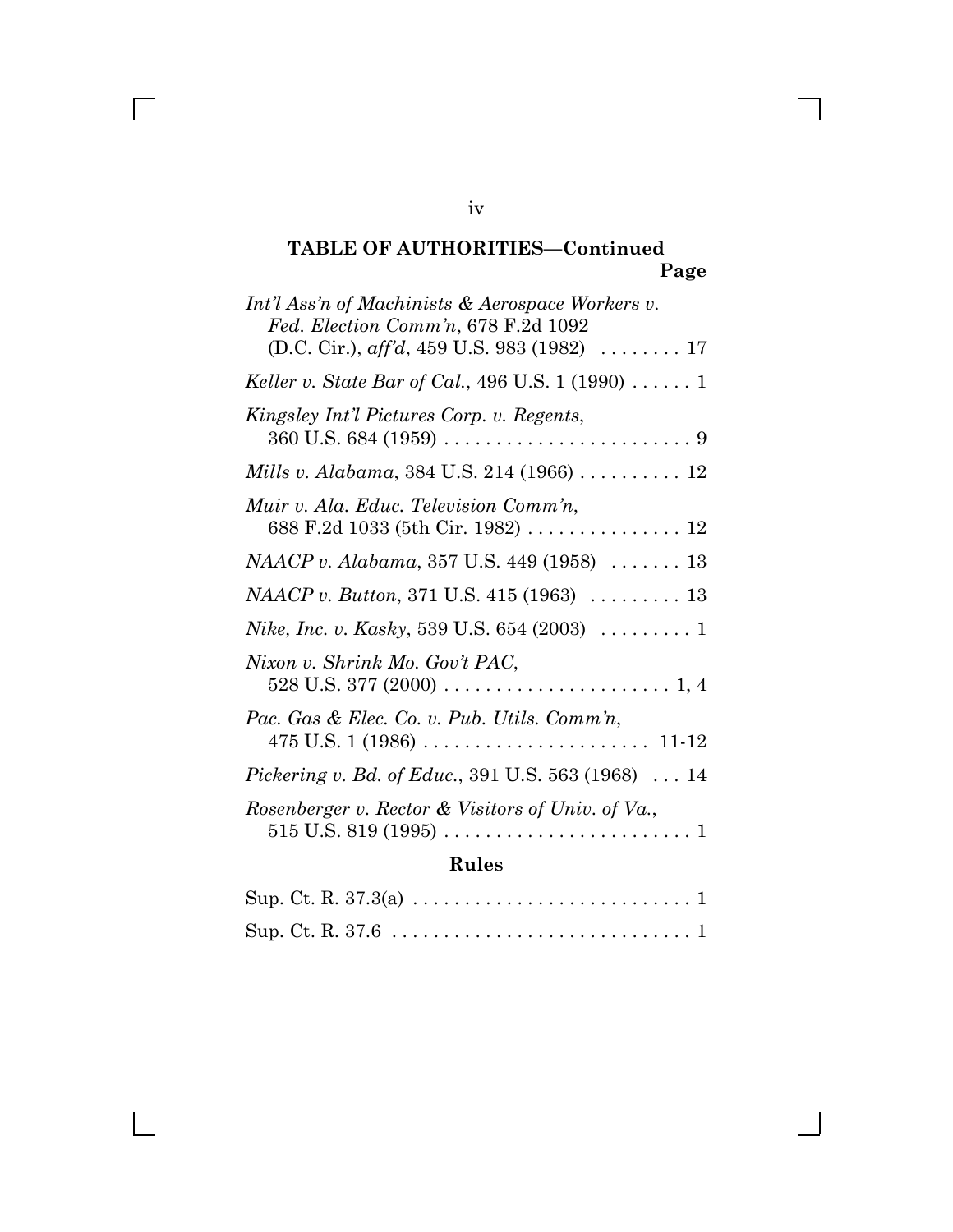# **Miscellaneous**

| Baker, C. Edwin, Turner Broadcasting:<br>Content-Based Regulation of Persons<br>and Presses, 1994 Sup. Ct. Rev. $57$ 15                                                                                                                                          |
|------------------------------------------------------------------------------------------------------------------------------------------------------------------------------------------------------------------------------------------------------------------|
| Bauer, Robert F., Going Nowhere, Slowly: The<br>Long Struggle Over Campaign Finance Reform<br>and Some Attempts at Explanation and<br><i>Alternatives</i> , 51 Cath. U. L. Rev. 741 $(2002)$ 9                                                                   |
| BeVier, Lillian R., Campaign Finance "Reform"<br>Proposals: A First Amendment Analysis,<br>Cato Policy Analysis No. 282 (Sept. 4, 1997),<br><i>available at http://www.cato.org/pubs/pas/pa-</i><br>282.html (last visited July 24, 2009) $\dots \dots \dots 13$ |
| BeVier, Lillian R., First Amendment<br><i>Basics Redux:</i> Buckley v. Valeo to<br>FEC v. Wisconsin Right to Life,                                                                                                                                               |
| Committee Encouraging Corporate Philanthropy,<br>Giving in Numbers (2008), available at<br>http://www.corporatephilanthropy.org/pdfs/benc<br>hmarking_reports/GivinginNumbers2008.pdf<br>(last visited July 24, 2009) $\dots \dots \dots \dots \dots \dots 14$   |
| Cytryn, Miriam, Comment, <i>Defining the</i><br><i>Specter of Corruption: Austin v. Michigan</i><br>State Chamber of Commerce,<br>57 Brook. L. Rev. 903 (1991) $\ldots \ldots \ldots \ldots \ldots$ 6-8                                                          |

v

 $\overline{\Gamma}$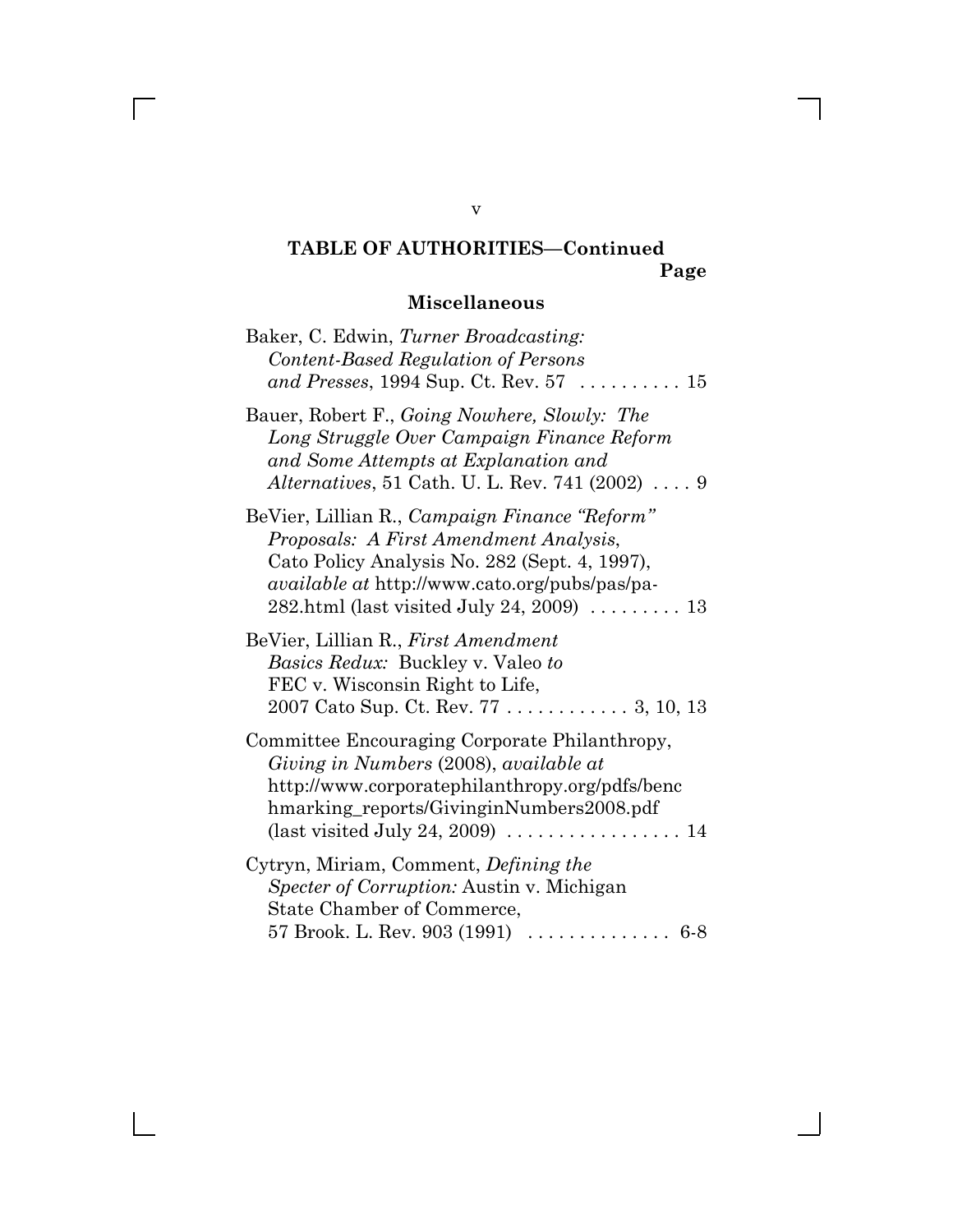| Emord, Jonathan W., Contrived Distinctions:<br>The Doctrine of Commercial Speech in First<br><i>Amendment Jurisprudence, Cato Policy</i><br>Analysis No. 161 (Sept. 23, 1991), <i>available at</i><br>http://www.cato.org/pubs/pas/ pa-161.html<br>(last visited July 24, 2009) $\dots \dots \dots \dots \dots \dots \dots 11$ |
|--------------------------------------------------------------------------------------------------------------------------------------------------------------------------------------------------------------------------------------------------------------------------------------------------------------------------------|
| Fisch, Jill E., Frankenstein's Monster Hits the<br>Campaign Trail: An Approach to Regulation<br>of Corporate Political Expenditures,                                                                                                                                                                                           |
| FPPC, Year in Review: 2005, available at<br>http://www.fppc.ca.gov/Library/2005annual.pdf<br>(last visited July 24, 2009) $\dots \dots \dots \dots \dots \dots$                                                                                                                                                                |
| Hasen, Richard L., Buckley Is Dead, Long Live<br>Buckley: The New Campaign Finance<br>Incoherence of McConnell v. Federal Election<br>Commission, 153 U. Pa. L. Rev. 31 $(2004)$ 3                                                                                                                                             |
| Hayward, Allison R., Revisiting the Fable of<br><i>Reform</i> , 45 Harv. J. on Legis. 421 (2008)  5                                                                                                                                                                                                                            |
| Jaffe, Erik S., McConnell v. FEC: Rationing<br>Speech to Prevent "Undue" Influence,<br>2004 Cato Sup. Ct. Rev. 245  10, 12-14, 16                                                                                                                                                                                              |
| Joo, Thomas W., The Modern Corporation and<br>Campaign Finance: Incorporating Corporate<br>Governance Analysis into First Amendment<br><i>Jurisprudence</i> , 79 Wash. U. L.Q. 1 (2001) 5, 14                                                                                                                                  |
| Levin, Ronald M., Fighting the<br>Appearance of Corruption,                                                                                                                                                                                                                                                                    |

vi

 $\overline{\Gamma}$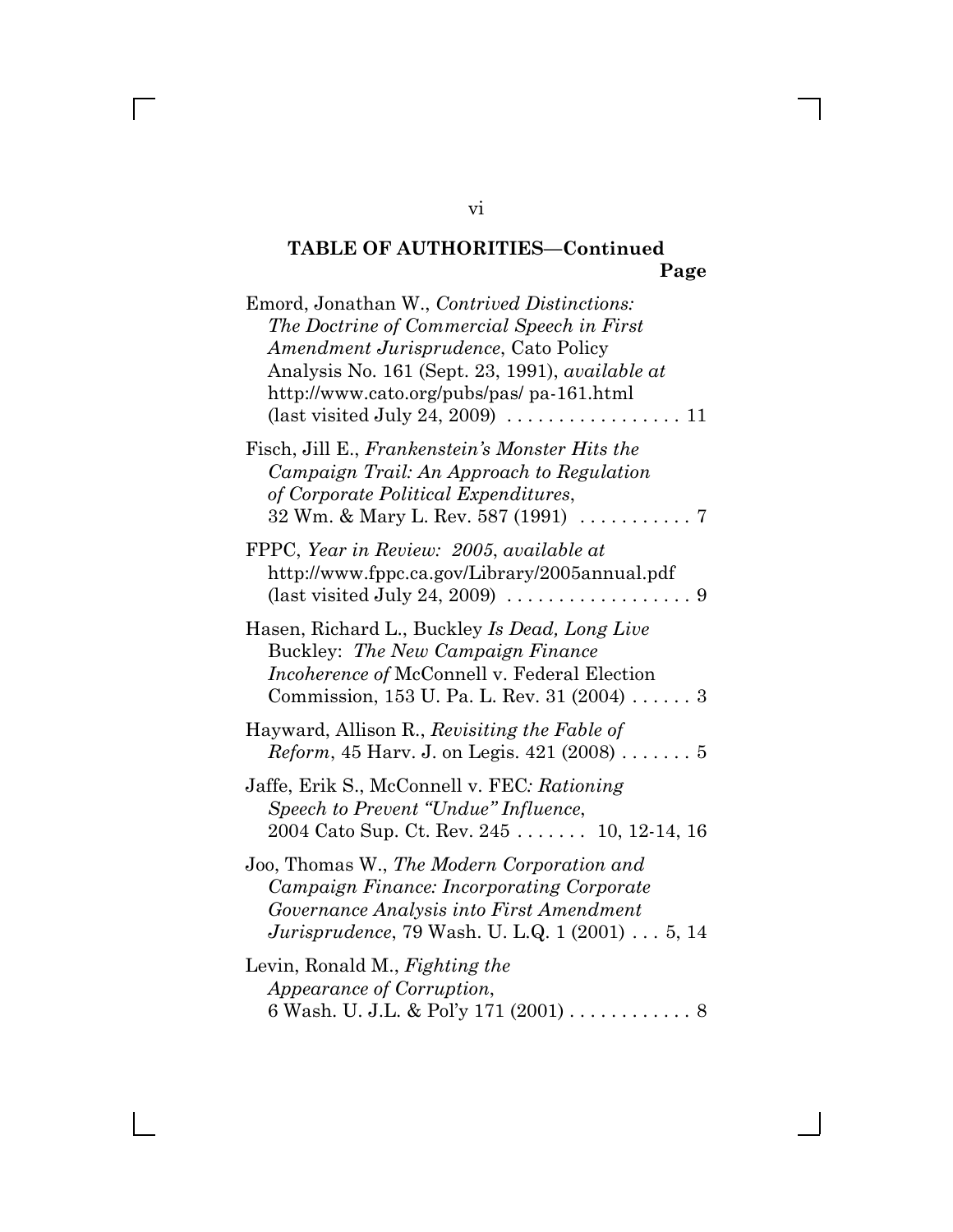| Lowenstein, Daniel H., Campaign Spending and<br><b>Ballot Propositions: Recent Experience, Public</b><br>Choice Theory and the First Amendment,<br>$29 \, \mathrm{UCLA \, L. \, Rev.} \, 505 \, (1982) \, \ldots \ldots \ldots \ldots \ldots \ldots \, 10$ |
|------------------------------------------------------------------------------------------------------------------------------------------------------------------------------------------------------------------------------------------------------------|
| Lowenstein, Daniel Hays, A Patternless Mosaic:<br>Campaign Finance and the First Amendment<br><i>after</i> Austin, 21 Cap. U. L. Rev. 381 (1992) $\ldots$ 3                                                                                                |
| Lowenstein, Daniel Hays, Political Bribery and<br>the Intermediate Theory of Politics,<br>$32$ UCLA L. Rev. 784 (1985) 6                                                                                                                                   |
| Millon, David, The Sherman Act and the Balance<br>of Power, 61 S. Cal. L. Rev. 1219 (1988) $\ldots$ . 14                                                                                                                                                   |
| Novak, Michael, Toward a Theology                                                                                                                                                                                                                          |
| Redish, Martin H. & Wasserman, Howard M.,<br>What's Good for General Motors: Corporate<br>Speech and the Theory of Free Expression,<br>66 Geo. Wash. L. Rev. 235 (1998) 10, 15                                                                             |
| Redish, Martin H., Free Speech and the Flawed<br>Postulates of Campaign Finance Reform,                                                                                                                                                                    |
| Sandefur, Timothy, What Part of "No Law"<br>Don't You Understand?: Getting<br>Government Out of the Politics Business,<br>12 Nexus 135 (2007) $\ldots \ldots \ldots \ldots \ldots \ldots \ldots 6, 13$                                                     |
| Schultz, David, Proving Political Corruption:<br>Documenting the Evidence Required to<br>Sustain Campaign Finance Reform Laws,                                                                                                                             |

vii

 $\overline{\Gamma}$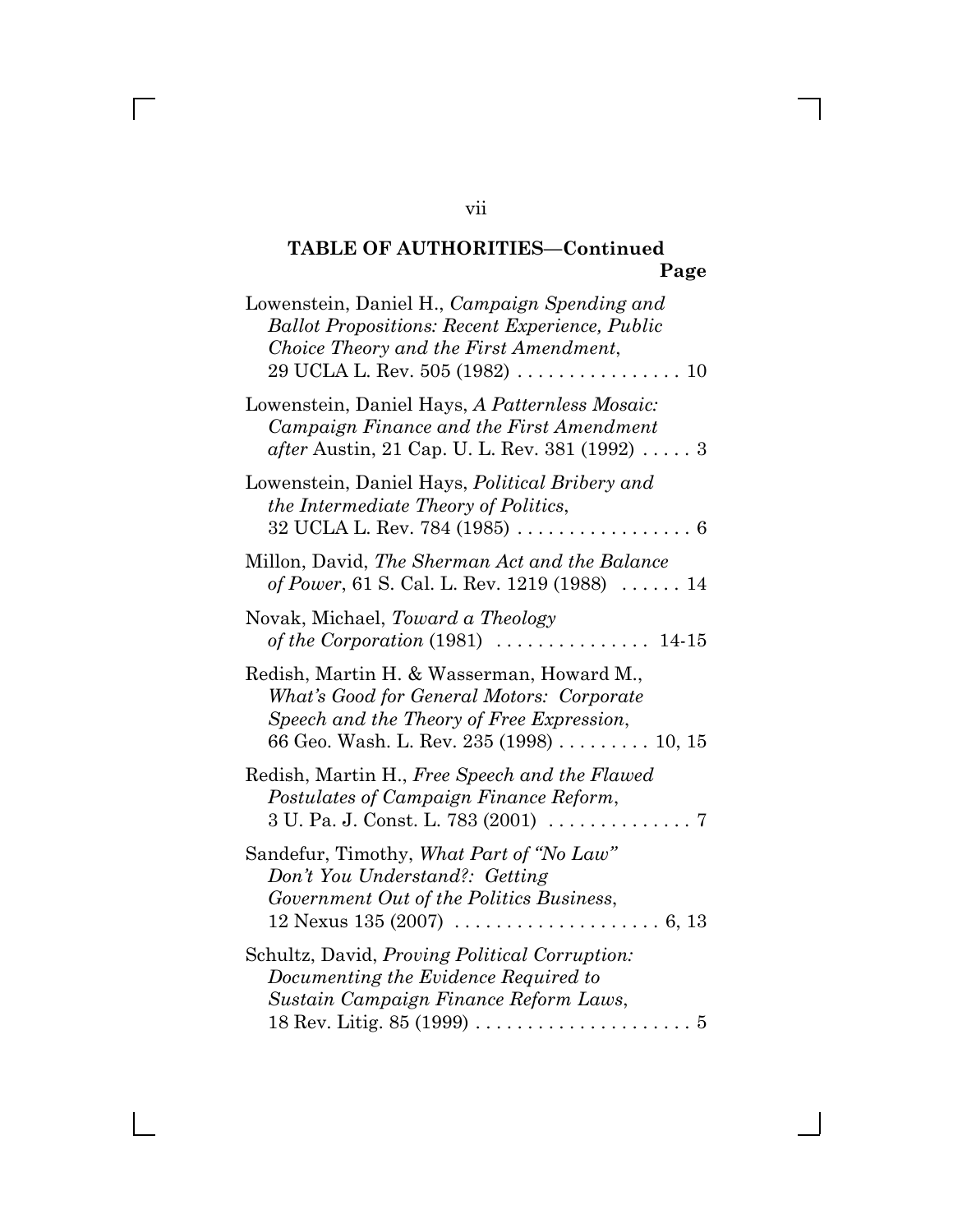| Shockley, John S., Direct Democracy,<br>Campaign Finance, and the Courts:<br>Can Corruption, Undue Influence, and<br>Declining Voter Confidence Be Found?,<br>39 U. Miami L. Rev. 377 (1985) 10 |
|-------------------------------------------------------------------------------------------------------------------------------------------------------------------------------------------------|
| Sitkoff, Robert H., Corporate Political<br>Speech, Political Extortion, and the<br>Competition for Corporate Charters,<br>69 U. Chi. L. Rev. 1103 (2002)  16-17                                 |
| Smith, Bradley A., The John Roberts Salvage<br>Company: After McConnell, A New Court<br>Looks to Repair the Constitution,<br>68 Ohio St. L.J. 891 (2007) 5, 8, 12, 14                           |
| Wald, Patricia M., Two Unsolved Constitutional<br><i>Problems</i> , 49 U. Pitt. L. Rev. 753 (1988) 17-18                                                                                        |
| Winkler, Adam, <i>Beyond</i> Bellotti,<br>$32$ Loy. L.A. L. Rev. $133$ (1998)  16                                                                                                               |
| Winkler, Adam, Election Law as Its Own Field<br>of Study: The Corporation in Election Law,                                                                                                      |
| Wright, R. George, Why Free Speech Cases<br>Are as Hard (And as Easy) as They Are,                                                                                                              |

### viii

 $\overline{\Gamma}$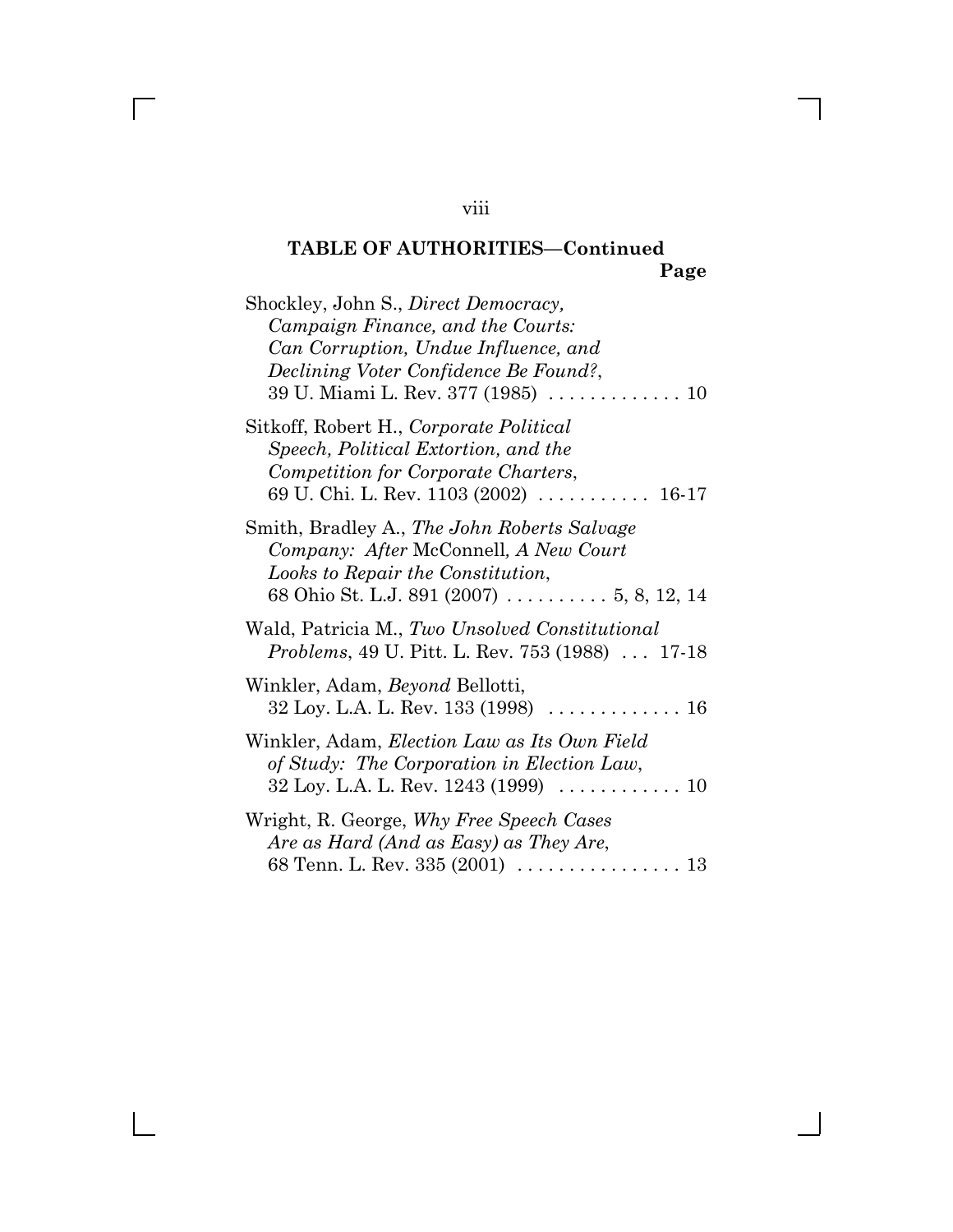#### **INTEREST OF AMICUS CURIAE**

Pacific Legal Foundation (PLF) was founded over 35 years ago and is widely recognized as the largest and most experienced nonprofit legal foundation of its kind. PLF litigates matters affecting the public interest at all levels of state and federal courts and represents the views of thousands of supporters nationwide. PLF is an advocate for limited government, individual rights, and free enterprise.<sup>1</sup>

PLF has litigated on behalf of First Amendment speech rights in the contexts of campaign speech, corporate speech, and expressive associations. *See, e.g.*, *Fed. Election Comm'n v. Beaumont*, 539 U.S. 146 (2003); *Nike, Inc. v. Kasky*, 539 U.S. 654 (2003) (mem.); *Bd. of Regents, Univ. of Wis. v. Southworth*, 529 U.S. 217 (2000); *Nixon v. Shrink Mo. Gov't PAC*, 528 U.S. 377 (2000); *Ark. Educ. Television Comm'n v. Forbes*, 523 U.S. 666 (1998); *Rosenberger v. Rector & Visitors of Univ. of Va.*, 515 U.S. 819 (1995); *Keller v. State Bar of Cal.*, 496 U.S. 1 (1990); and *First Nat'l Bank v. Bellotti*, 435 U.S. 765 (1978).

<sup>&</sup>lt;sup>1</sup> Pursuant to this Court's Rule 37.3(a), all parties have consented to the filing of this brief. Letters evidencing such consent have been filed with the Clerk of the Court.

Pursuant to Rule 37.6, Amicus Curiae affirms that no counsel for any party authored this brief in whole or in part, and no counsel or party made a monetary contribution intended to fund the preparation or submission of this brief. No person other than Amicus Curiae, its members, or its counsel made a monetary contribution to its preparation or submission.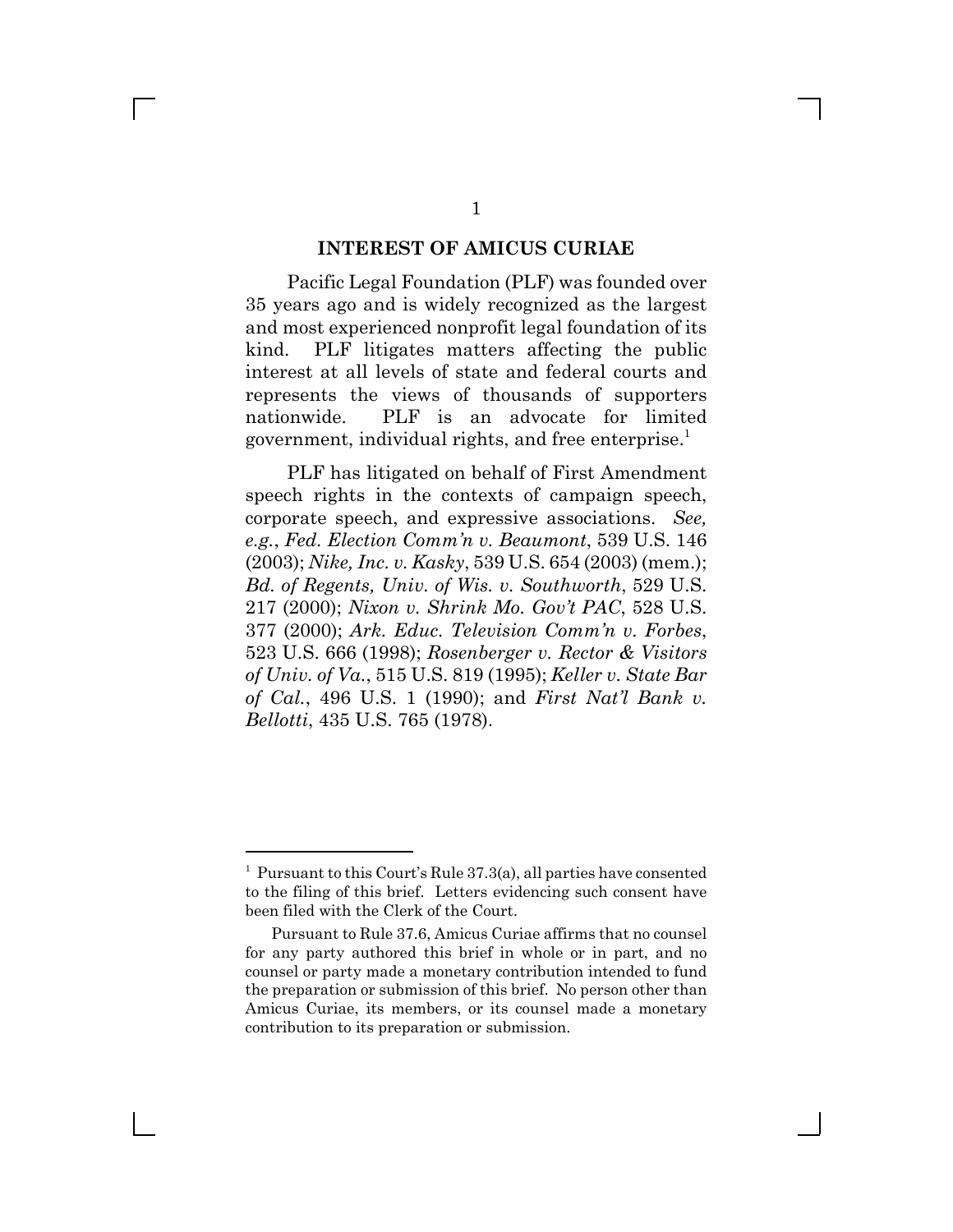PLF believes that the First Amendment prohibits government regulation of speech—be it political or commercial, by individuals, associations, or corporations—unless the regulation satisfies strict scrutiny. Critical to the strict scrutiny analysis is identification of the compelling state interest, which PLF believes should be limited to actual evidence of individual corruption. Moreover, PLF believes that corporate speech adds value to our democratic society and should not be treated as a malignancy that the body politic rejects.

### **SUMMARY OF ARGUMENT**

The intersection of this Court's jurisprudence regarding the regulation of political speech during election campaigns and its jurisprudence reflecting wariness of corporate participants in the market of ideas has created an untenable situation in which First Amendment rights are based on fine distinctions applied on an almost ad hoc basis.

There are distinctions between contributions and expenditures (*Buckley v. Valeo*, 424 U.S. 1 (1976)); between contributions to candidates and to ballot propositions (*Bellotti*); between direct and indirect corporate campaign contributions (*Beaumont*); between issue advocacy advertisements and express advocacy/functional equivalent advertisements (*Fed. Election Comm'n v. Wis. Right to Life, Inc. (WRTL)*, 551 U.S. 449, 127 S. Ct. 2652 (2007); *McConnell*); between individuals and corporations (*Fed. Election Comm'n v. Nat'l Right to Work Comm. (NRWC)*, 459 U.S. 197 (1982)); between business interests and "advocacy groups" (*Fed. Election Comm'n v. Mass. Citizens for Life, Inc. (MCFL)*, 479 U.S. 238 (1986)); and between small advocacy groups and large ones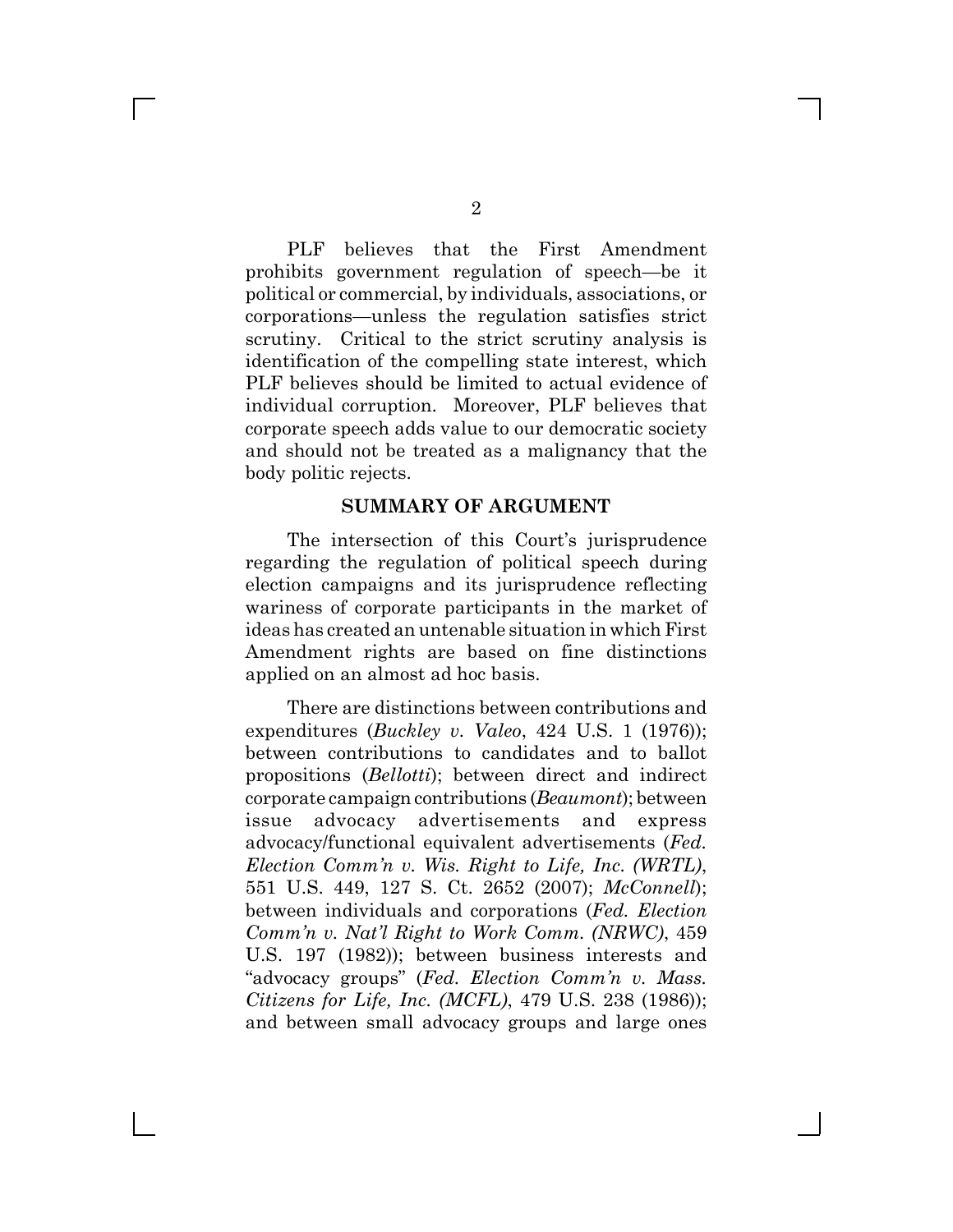(*Austin v. Mich. Chamber of Commerce*, 494 U.S. 652 (1990)). In the thirty-three years since *Buckley*, the distinctions have grown more numerous and more fine. The parsing and hairsplitting have rendered this area of the law a patchwork of contradictory opinions impacting political speech rights at the core of the First Amendment. Relatively early on, Justice White noted that *Buckley*'s distinction between contributions and independent expenditures had caused the Federal Election Campaign Act's regulations to become a "nonsensical, loophole-ridden patchwork." *Fed. Election Comm'n v. Nat'l Conservative Political Action Comm. (NCPAC)*, 470 U.S. 480, 518 (1985). This situation has only grown worse. *See, e.g.*, Daniel Hays Lowenstein, *A Patternless Mosaic: Campaign Finance and the First Amendment after* Austin, 21 Cap. U. L. Rev. 381 (1992); Richard L. Hasen, Buckley *Is Dead, Long Live* Buckley: *The New Campaign Finance Incoherence of McConnell v. Federal Election* Commission, 153 U. Pa. L. Rev. 31 (2004), *cited in* Lillian R. BeVier, *First Amendment Basics Redux:* Buckley v. Valeo *to* FEC v. Wisconsin Right to Life, 2007 Cato Sup. Ct. Rev. 77, 78 n.9 (*Redux*).

Thus, whether or not this Court *must* overrule *Austin* and *McConnell* to protect Appellant's speech, this Court *should* overrule these decisions to (1) restore "actual quid pro quo" corruption as the sole justification for restricting political speech rights, and (2) acknowledge the value of corporate participation in public debates, including debates during the course of elections. In so doing, this Court can revivify "the absolutely central truth of the First Amendment: that government cannot be trusted to assure, through censorship, the 'fairness' of political debate." *Austin*, 494 U.S. at 679-80 (Scalia, J., dissenting).

 $\mathbf{I}$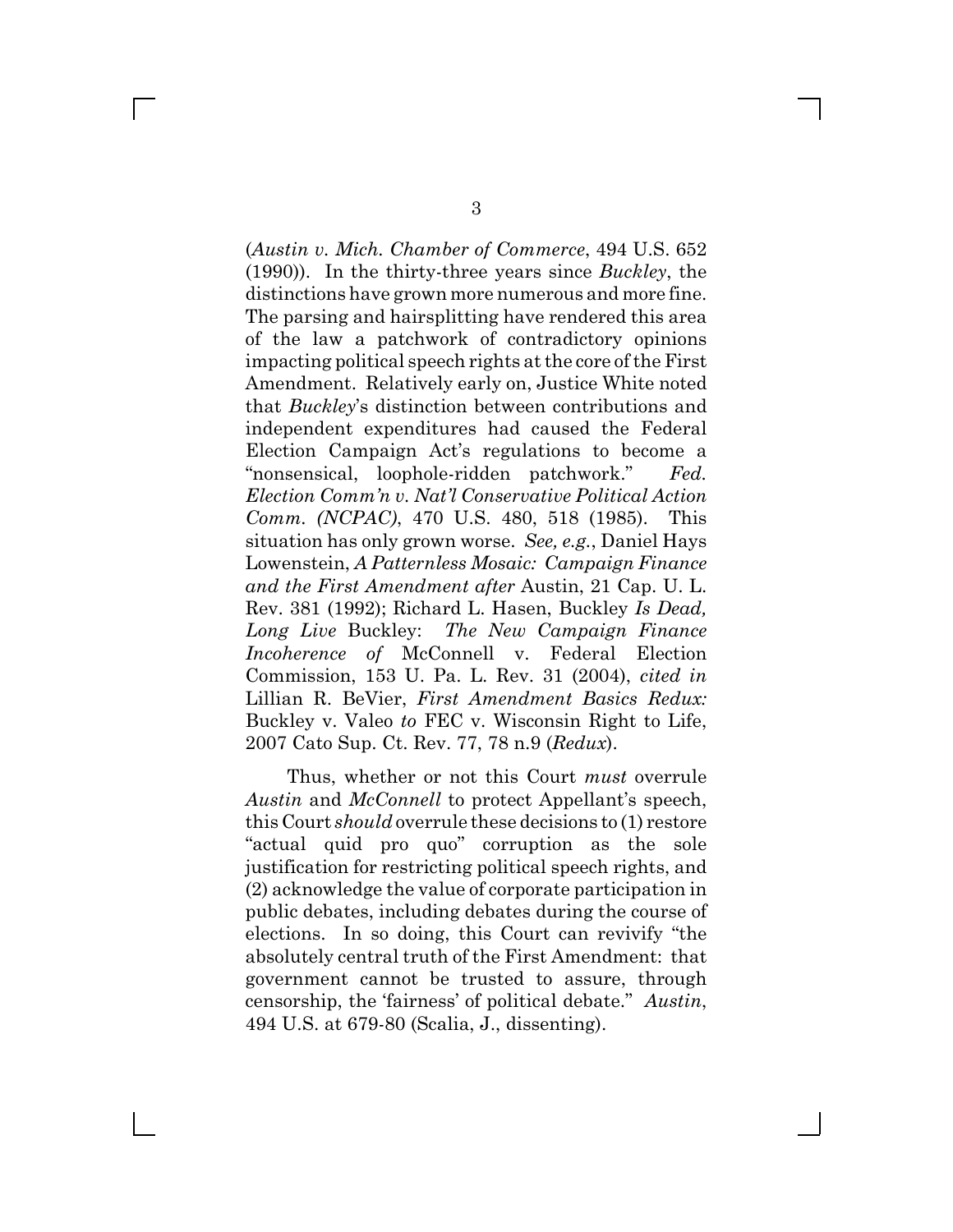### **ARGUMENT**

**I**

### **RESTRICTIONS ON CORE POLITICAL SPEECH MAY BE JUSTIFIED ONLY BY ACTUAL EVIDENCE OF QUID PRO QUO CORRUPTION**

This Court has held that "contribution . . . limitations operate in an area of the most fundamental First Amendment activities," and such limitations "impinge on protected associational freedoms." *Buckley*, 424 U.S. at 14, 22. Therefore, burdens on contributions may be sustained only if the State demonstrates "a sufficiently important interest and employs means closely drawn to avoid unnecessary abridgment of associational freedoms." *Id*. at 25; *see also Nixon v. Shrink Mo. Gov't PAC*, 528 U.S. at 387-88 (affirming standard of review articulated in *Buckley* in assessing the validity of a Missouri state law imposing a limit on political contributions). *Buckley* held that "the prevention of corruption and the appearance of corruption" is a "constitutionally sufficient justification" for a limit on contributions. *Buckley*, 424 U.S. at 25-27; *see also NCPAC*, 470 U.S. at 496-97.

This Court usually defers to Congress' judgment that corporate political speech is of a type more prone to actual corruption and the appearance of corruption, thus justifying greater regulation than it would countenance for individuals. *See, e.g.*, *NRWC*, 459 U.S. at 210; *NCPAC*, 470 U.S. at 497. But this distinction between natural and corporate persons, and their respective tendencies toward corruption, does not justify this Court's continued acceptance of a campaign

4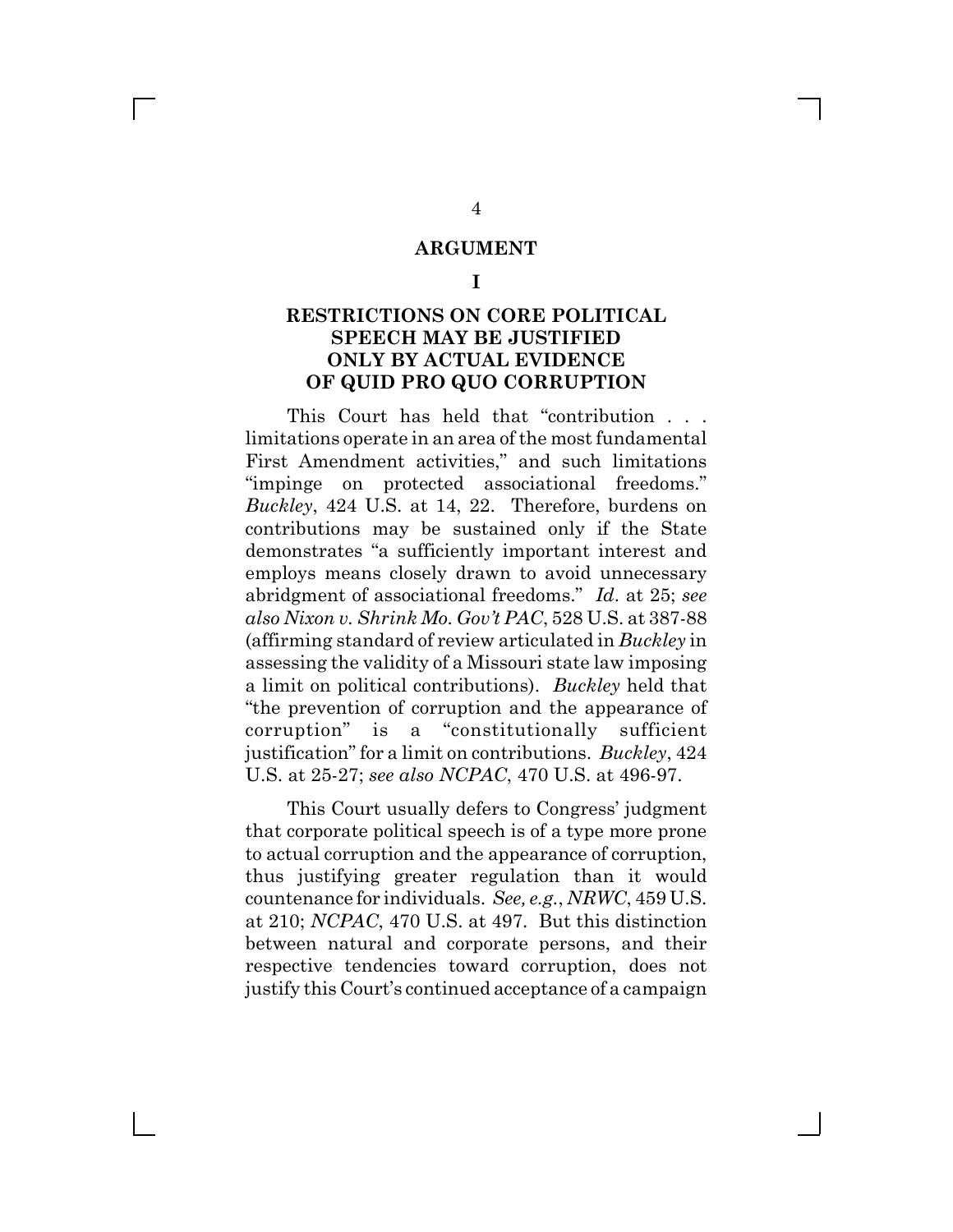finance regulatory regime that, after more than three decades of attempts, has utterly failed to achieve its stated ends. *See* Bradley A. Smith, *The John Roberts Salvage Company: After* McConnell*, A New Court Looks to Repair the Constitution*, 68 Ohio St. L.J. 891, 900 (2007). The core political speech protections of the First Amendment should be open to all equally—to the millionaire as well as to the grassroots entity that selects the corporate form to facilitate the dissemination of its message.

In the aftermath of Watergate, the Court was understandably concerned about corruption, election law abuses, and the public's subsequent loss of faith in government. *Buckley*, 424 U.S. at 27 n.28. *Buckley* presumed that political contributions can cause corruption or a public perception of corruption, even though no evidence to that effect had been adduced. *See* Thomas W. Joo, *The Modern Corporation and Campaign Finance: Incorporating Corporate Governance Analysis into First Amendment Jurisprudence*, 79 Wash. U. L.Q. 1, 18 & n.84 (2001) (*Incorporating Corporate Governance*). *Cf*. Allison R. Hayward, *Revisiting the Fable of Reform*, 45 Harv. J. on Legis. 421, 424 (2008) (observing that much of the account of state and federal regulation of corporate political speech over the last century that the Court has used to uphold corporate speech limitations "is more fable than history"). This presumption allowed the Court to elude questions as to the amount and kind of evidence required to support an allegation of corruption or the appearance of corruption. *See* David Schultz, *Proving Political Corruption: Documenting the Evidence Required to Sustain Campaign Finance Reform Laws*, 18 Rev. Litig. 85, 98-99 (1999).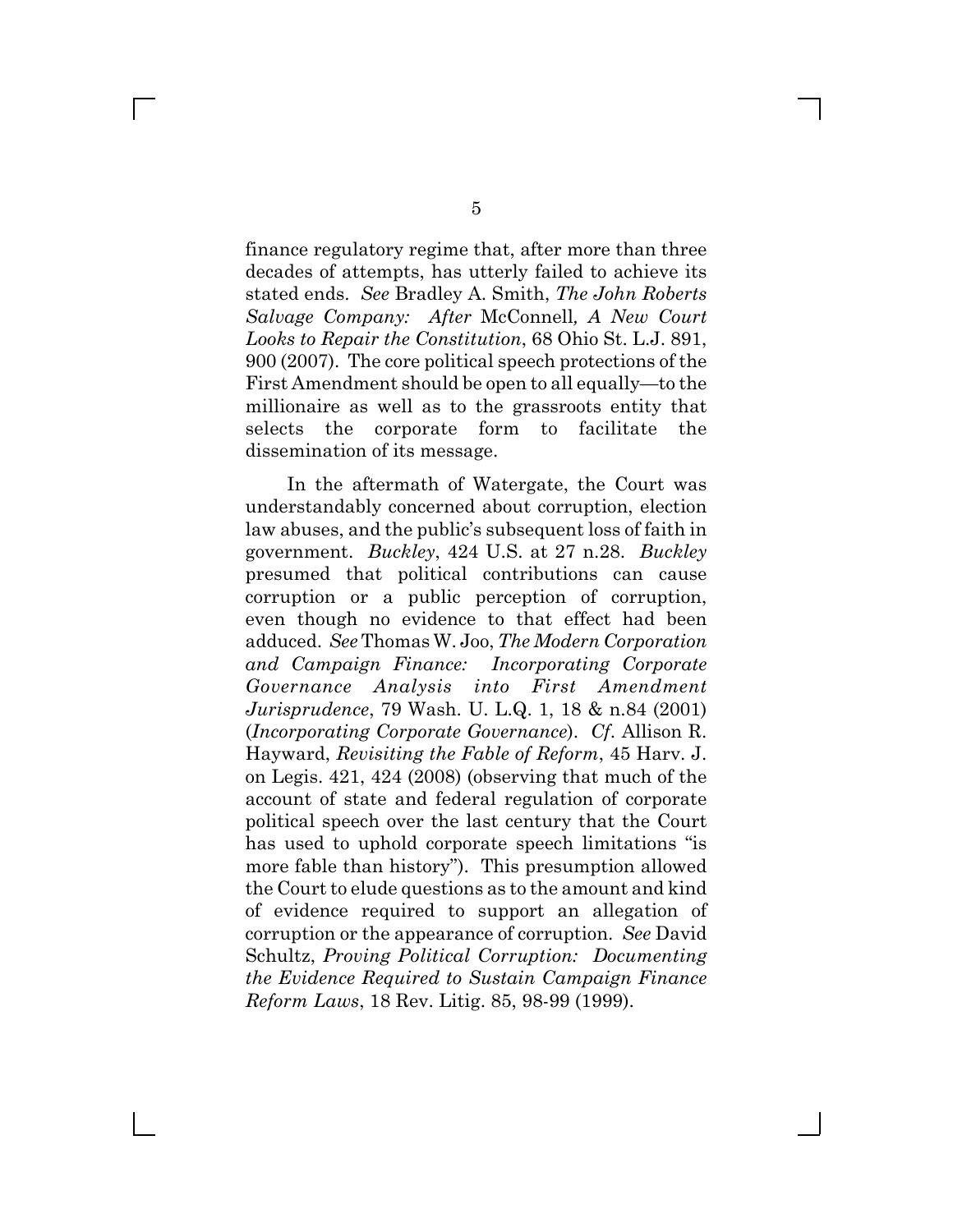The notion of "corruption" as a justification for corporate political speech restrictions was considerably broadened in *Austin*, 494 U.S. 652. There, "corruption" ceded place to the even more loosely defined phrase, "corrosive and distorting effects." *Id*. at 660. This latter definition expanded the compelling state interest well beyond the *quid pro quo* interest identified only 16 years before in *Buckley*. Under *Austin*'s definition of corruption, it is nearly impossible to discern whether regulation is a permissible attempt to purge corruption from politics, or whether the regulation is an impermissible attempt to equalize influence. *See* Daniel Hays Lowenstein, *Political Bribery and the Intermediate Theory of Politics*, 32 UCLA L. Rev. 784, 851 (1985) (describing corruption as "an 'essentially contested concept,' that is, a concept containing a descriptive core on which users of the concept can agree roughly, but so unbounded and so intertwined with controversial normative ideas that general agreement on the features of the concept is impossible").

Once corruption is perceived beyond the relationship between the contributor and the candidate, the entire electoral process is threatened; corporate speech limitations intensify this threat through their distortion of actual expressive activity. *See* Timothy Sandefur, *What Part of "No Law" Don't You Understand?: Getting Government Out of the Politics Business*, 12 Nexus 135, 145 (2007). "Within this enlarged framework, legislative intent may more easily expand from the eradication of a particular evil, to the eradication of a larger class of evils, and even to the effectuation of some model of a greater good." Miriam Cytryn, Comment, *Defining the Specter of Corruption:* Austin v. Michigan State Chamber of

 $\Box$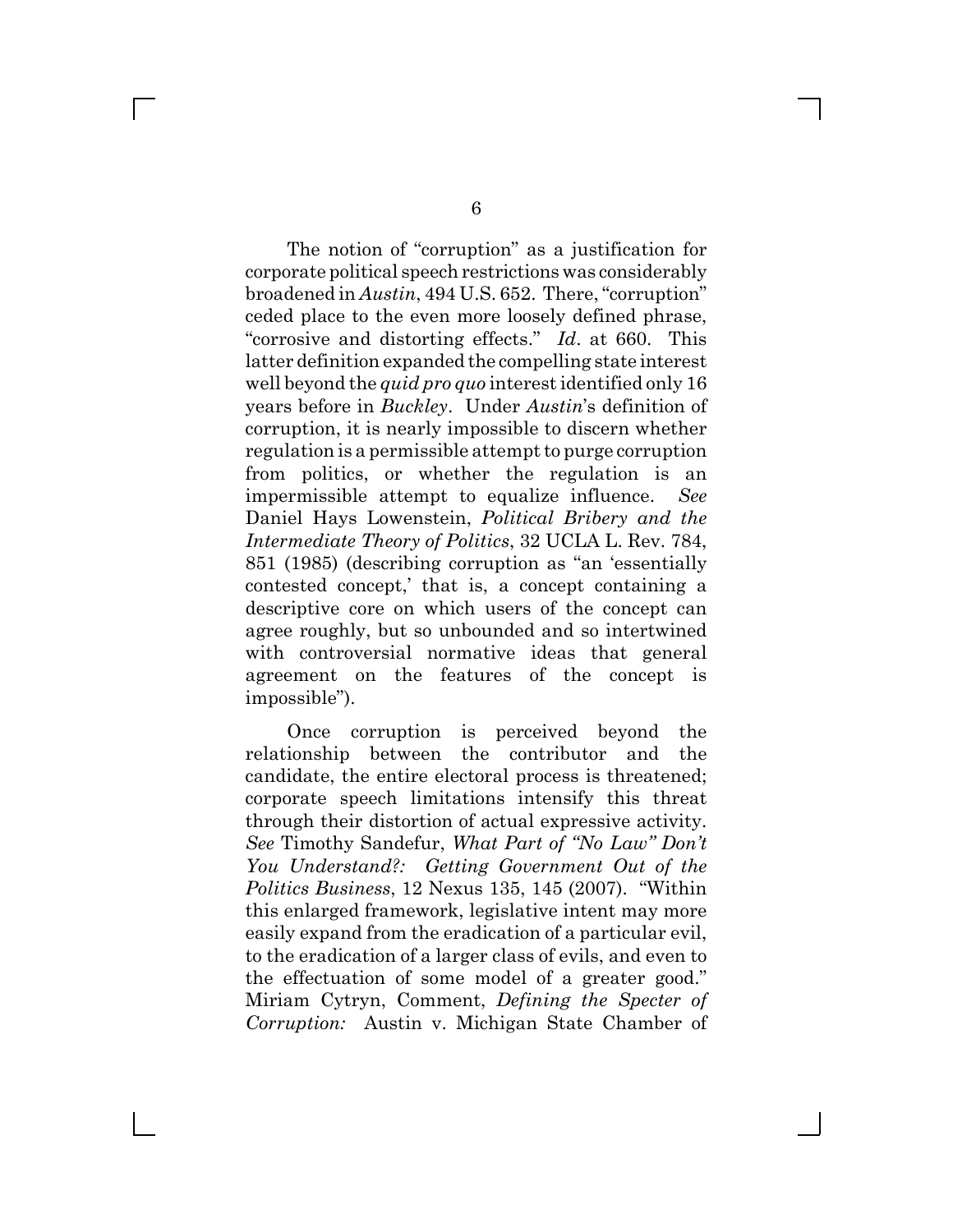### Commerce, 57 Brook. L. Rev. 903, 937 (1991) (*Defining the Specter*).

Under the *Austin* standard, questions of evidence largely disappeared. After all, if public opinion polls suggest a significant agreement with the premise that "special interest groups" or "corporate" money has a corrosive impact on the political process, then the government can freely regulate speech rights. This does a disservice to the Constitution. *See* Martin H. Redish, *Free Speech and the Flawed Postulates of Campaign Finance Reform*, 3 U. Pa. J. Const. L. 783, 815 (2001) ("[I]n no other case of speech regulation has the Court been willing to accept evidence of public perception of a compelling interest, rather than existence of the interest itself, to justify restrictions on expression.); *see also* Jill E. Fisch, *Frankenstein's Monster Hits the Campaign Trail: An Approach to Regulation of Corporate Political Expenditures*, 32 Wm. & Mary L. Rev. 587, 589, 617-29 (1991) (arguing that *Austin* is an unjustified departure from precedent because it redefines corruption as unfairness instead of the appearance or actuality of bribery and this redefinition seems to justify legislative efforts to equalize speech by restricting the voices of certain speakers). This Court has already noted the constitutional peril latent in the *Austin* corruption rationale, which taken to its natural conclusion "would call into question [the Court's] holding in *Bellotti* that the corporate identity of a speaker does not strip corporations of all First Amendment rights." *WRTL*, 127 S. Ct. at 2656.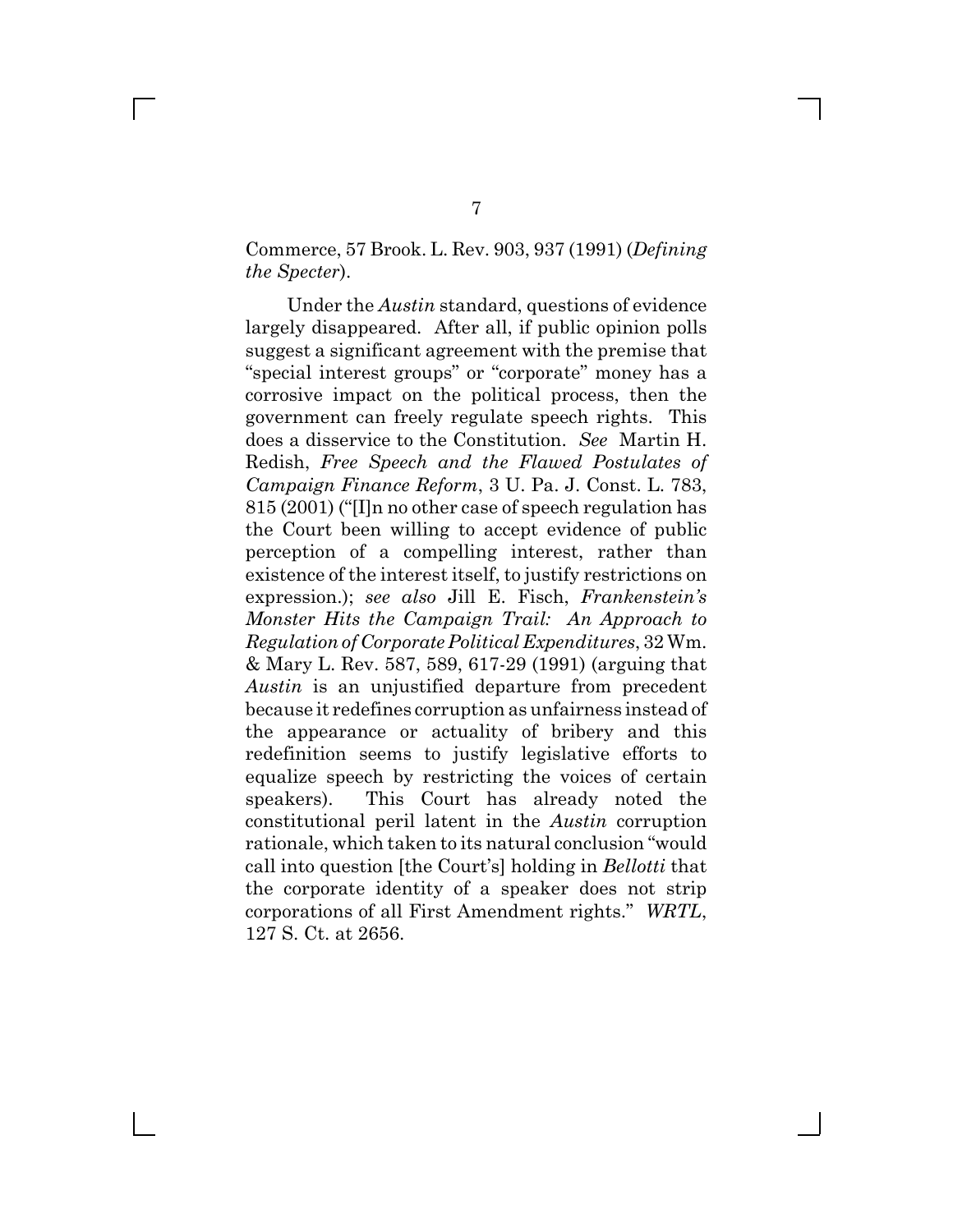Professor Ronald Levin identifies at least three problems with the Court's reliance on public perceptions of corruption rather than evidence of actual corruption: First, it "invites regulation on too indiscriminate a basis." Ronald M. Levin, *Fighting the Appearance of Corruption*, 6 Wash. U. J.L. & Pol'y 171, 177 (2001) (*Fighting the Appearance*); *see also* Smith, *supra*, at 920. In rough-and-tumble politics, accusations of wrongdoing are flung at any candidate. All fund-raising efforts result in accusations that the candidates are beholden to special interests. Levin, *Fighting the Appearance*, *supra*, at 177 ("The knowledge that a particular type of fund-raising has been drawn into question in an editorial or an advocacy group's press releases is not a reliable guide to deciding whether it should be suppressed."). This shift in focus allows legislators a stronger hand in election regulation, as they need only point to a disproportionate impact and identify the source to justify content based regulation. Cytryn, *Defining the Specter*, *supra*, at 949-50.

Second, reliance on public perceptions means that advocates of "reform" can make wide-ranging accusations of corruption, and then rely on the fact that some people believe the charges as a reason to justify regulation. Levin, *Fighting the Appearance*, *supra*, at 178. *Cf*. *Austin*, 494 U.S. at 684 (Scalia, J., dissenting) (noting that, pursuant to the appearance of corruption standard, "anything . . . deem[ed] politically undesirable can be turned into political corruption—by simply describing its effects as politically 'corrosive'").

Third, if perceptions of corruption suffice to impose greater regulation, the "reformers" will then simply have more occasions for accusations of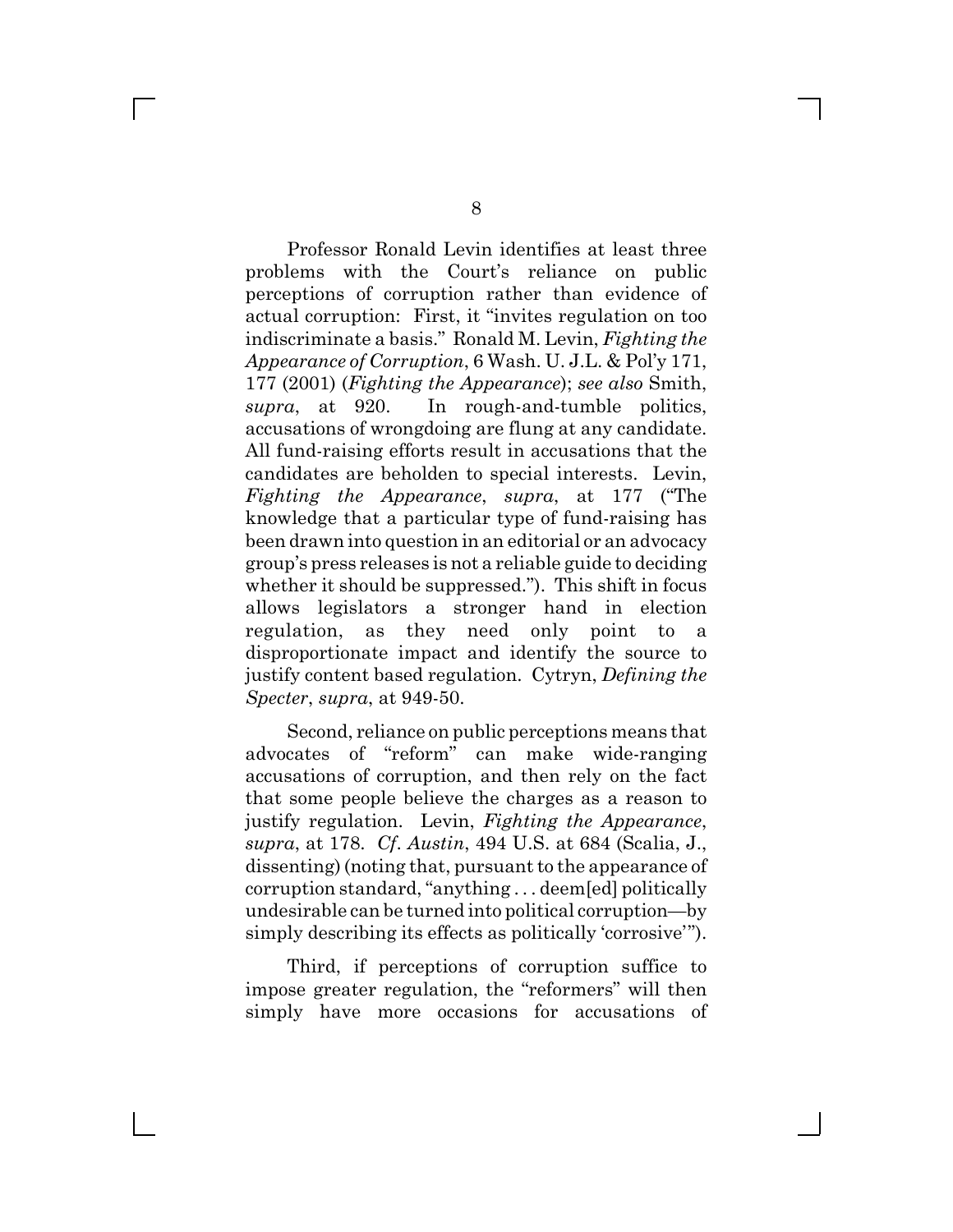noncompliance. The readiness of the campaign finance watchdogs to cry "corruption!" means that candidates and their campaign staff members who make judgment calls on debatable issues will be under a microscopic scrutiny; this is an untenable situation in real life. *Id*. 2 This Court should require evidence of actual *quid pro quo* corruption to justify infringement on core political First Amendment rights, rather than permit reliance on "gossip and newspaper citations." Robert F. Bauer, *Going Nowhere, Slowly: The Long Struggle Over Campaign Finance Reform and Some Attempts at Explanation and Alternatives*, 51 Cath. U. L. Rev. 741, 758 (2002).

Importantly, there is no evidence that corporations—as an identifiable group—are corrupt or introduce corruption into the political process, at least to any greater degree than individuals.<sup>3</sup> See, e.g.,

3 The Court should be careful to distinguish corruption from legitimately effective and persuasive speech.

To be sure, corporate advertising may influence the outcome of the vote; this would be its purpose. But the fact that advocacy may persuade the electorate is hardly a reason to suppress it: The Constitution "protects expression which is eloquent no less than that which is unconvincing."

*Bellotti*, 435 U.S. at 790 (quoting *Kingsley Int'l Pictures Corp. v. Regents*, 360 U.S. 684, 689 (1959)). Even so, corporate contributions cannot guarantee legislation favorable to business interests. The social welfare programs of the New Deal and Great Society, and the current expanding federal regulation of the tobacco and drug industries, were enacted over the objections of (continued...)

 $2^2$  In 2005 (the most recent year for which data are available), California's Fair Political Practices Commission (FPPC) reported that it opened over 870 enforcement cases. FPPC, *Year in Review: 2005* at 13, *available at* http://www.fppc.ca.gov/Library/ 2005annual.pdf (last visited July 24, 2009).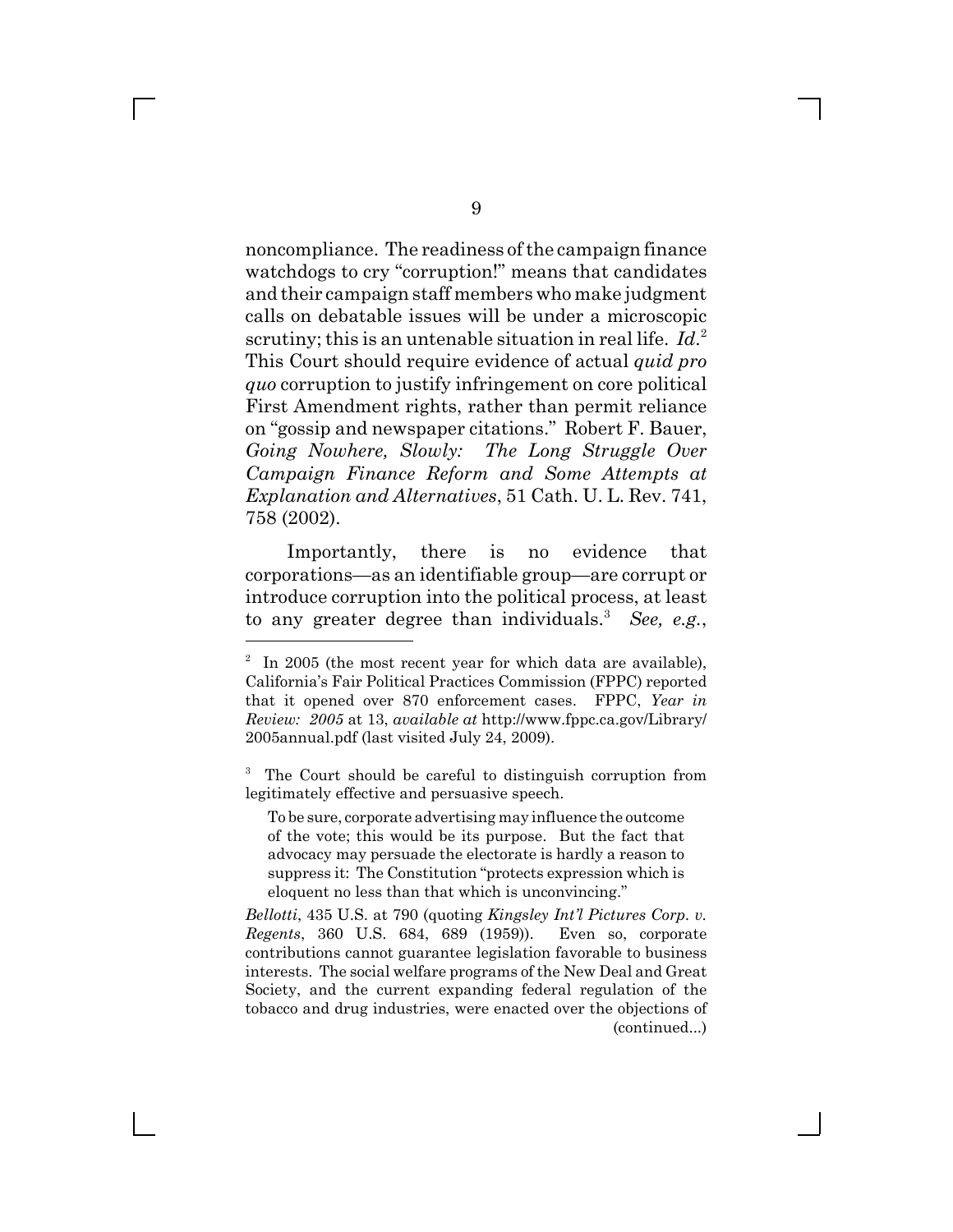BeVier, *Redux*, *supra*, at 112 n.162 (citing sources). Hence, *Austin*'s and *McConnell*'s abandonment of the core political speech protections of the First Amendment, *see* BeVier, *Redux*, *supra*, at 83; Erik S. Jaffe, McConnell v. FEC*: Rationing Speech to Prevent "Undue" Influence*, 2004 Cato Sup. Ct. Rev. 245, 279, was entirely unjustified. For, despite research intended to demonstrate that corporations exert considerable influence in ballot campaigns, *see, e.g.*, Daniel H. Lowenstein, *Campaign Spending and Ballot Propositions: Recent Experience, Public Choice Theory and the First Amendment*, 29 UCLA L. Rev. 505, 542-47 (1982); John S. Shockley, *Direct Democracy, Campaign Finance, and the Courts: Can Corruption, Undue Influence, and Declining Voter Confidence Be Found?*, 39 U. Miami L. Rev. 377, 391-406 (1985), the many and varied intangibles influencing any election make it extremely difficult to identify a specific causal relationship between contributions and electoral or legislative events. "How can one prove that voters were overwhelmed by spending, rather than convinced by substantive arguments, other initiative backers, or the inept advertisements for the other side?" Adam Winkler, *Election Law as Its Own Field of Study: The Corporation in Election Law*, 32 Loy. L.A. L. Rev. 1243, 1249 (1999); *see also* Jaffe, *supra*, at 289 ("Money only buys speech, which will be effective or not depending on whether voters are persuaded by the message."). The Court should move away from the amorphous standard of "potential corruption" alleged without

<sup>&</sup>lt;sup>3</sup> (...continued)

corporate America. Martin H. Redish & Howard M. Wasserman, *What's Good for General Motors: Corporate Speech and the Theory of Free Expression*, 66 Geo. Wash. L. Rev. 235, 247 (1998) (*General Motors*).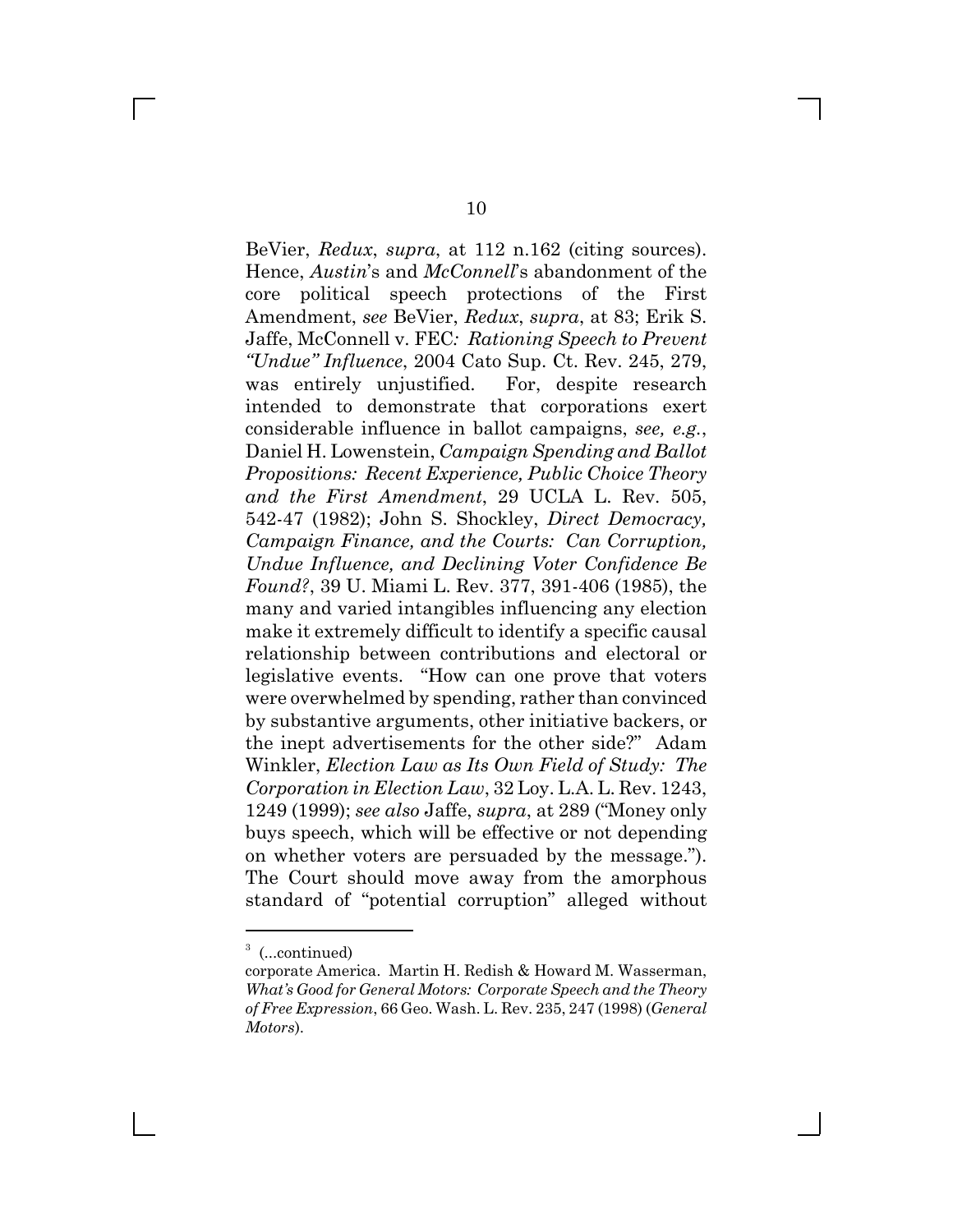evidence and demand an evidentiary showing of actual corruption before permitting the government to silence political speech.

#### **II**

### **CORPORATE SPEECH ADDS VALUE TO A DEMOCRATIC SOCIETY**

The First Amendment is first and foremost a denial of government power. It is not a catalogue of favored and disfavored forms of speech. It is by no means a vehicle for rendering a prejudice against profit-motivated speech the supreme law of the land. It leaves to each of us the choice of what and how to communicate and whether to communicate at all. There exists no lawful "preferred" mix of ideas, no required speech or disallowed speech. No free speech and press model is mandated by the First Amendment. Rather, each model is descriptive of that government-free environment mandated by the First Amendment.

Jonathan W. Emord, *Contrived Distinctions: The Doctrine of Commercial Speech in First Amendment Jurisprudence*, Cato Policy Analysis No. 161 (Sept. 23, 1991), *available at* http://www.cato.org/pubs/pas/ pa-161.html (last visited July 24, 2009). Expressive associations have a long-standing, constitutionally protected role as part of the political process. *Citizens Against Rent Control v. Berkeley*, 454 U.S. 290, 294 (1981). Corporations are one form of expressive association. *See, e.g.*, *Pac. Gas & Elec. Co. v. Pub. Utils. Comm'n*, 475 U.S. 1, 8 (1986) (plurality opinion)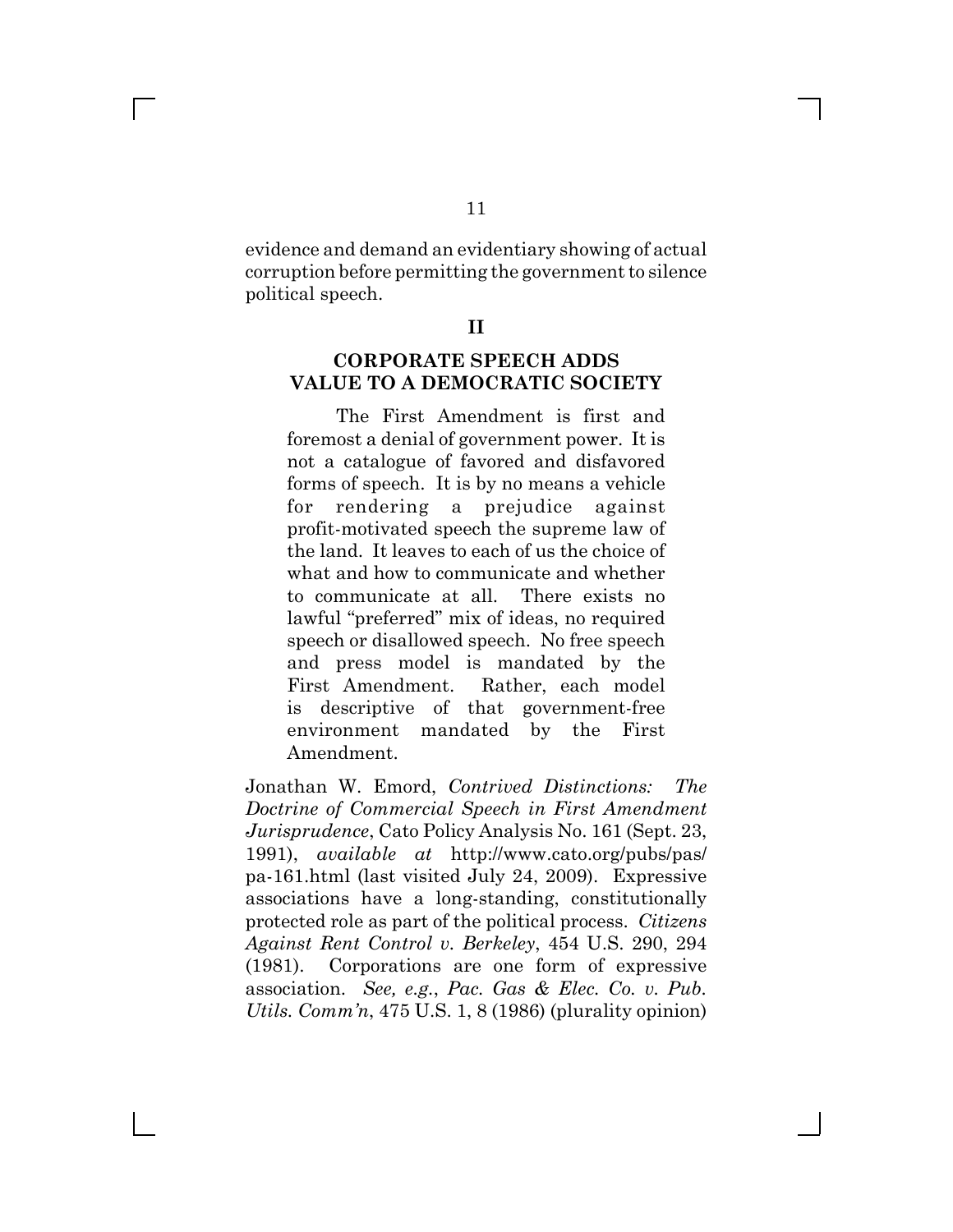("Corporations . . . contribute to the 'discussion, debate, and the dissemination of information and ideas' that the First Amendment seeks to foster." (quoting *Bellotti*, 435 U.S. at 783)). *Austin* acknowledges this proposition for media corporations, 494 U.S. at 667, but makes an inappropriate content-based distinction to give other types of corporations lesser protection. *See id.* Corporations are not an alien force requiring a barrier to protect the political process from its influence. The open political process of a democratic society is the clash of all sorts of different viewpoints, many driven by economic interests and many driven by noneconomic interests. To allow entrenched politicians to pick and choose which among the disparate interests will be hobbled is antidemocratic. *Cf*. Jaffe, *supra*, at 285 (noting the incumbent favoritism of campaign finance laws); Smith, *supra*, at 906-07 (same). The fact that private associations have been a dynamic and sometimes positive influence on politics over our nation's history does not mean that modern economic organizations are not. *See Muir v. Ala. Educ. Television Comm'n*, 688 F.2d 1033, 1038 n.12 (5th Cir. 1982) ("Freedom of speech is not good government because it is in the First Amendment; it is in the First Amendment because it is good government.").

Free speech adds three types of value to society: First, free speech bolsters the pursuit of truth. Second, free speech provides a check on other sources of power, thus supporting a stable, progressive, uncorrupt, and responsive democratic government. *Mills v. Alabama*, 384 U.S. 214, 218 (1966) ("[A] major purpose of [the First] Amendment was to protect the free discussion of governmental affairs."). Third, free speech serves values of self-realization, personal and cultural development, autonomy, and autonomous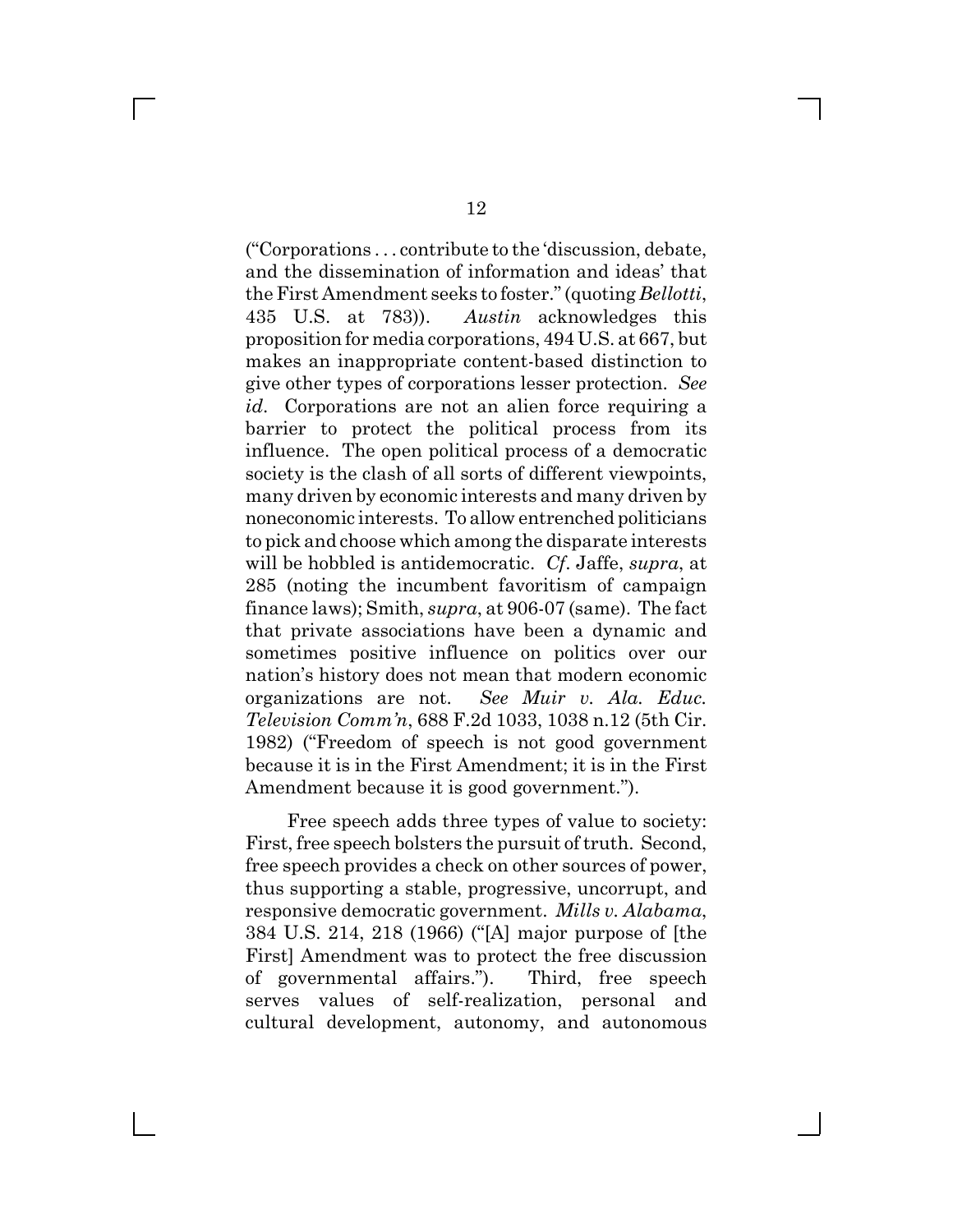decision-making. R. George Wright, *Why Free Speech Cases Are as Hard (And as Easy) as They Are*, 68 Tenn. L. Rev. 335, 337-38 (2001). Accordingly, the First Amendment guarantees that citizens may speak, publish, and join together in groups to engage in political activity to try to achieve the substantive ends they deem desirable. Lillian R. BeVier, *Campaign Finance "Reform" Proposals: A First Amendment Analysis*, Cato Policy Analysis No. 282 (Sept. 4, 1997), *available at* http://www.cato.org/pubs/pas/pa-282.html (last visited July 24, 2009) (citing *NAACP v. Button*, 371 U.S. 415 (1963), and *NAACP v. Alabama*, 357 U.S. 449 (1958)). They may attempt to persuade others and to acquire political influence, and the government may not interfere with, punish, repress, or otherwise impede their efforts. *Id*. (citing *Hague v. CIO*, 307 U.S. 496 (1939)). These protections exist not so much because corporate speech as corporate speech is the good. Rather, allowing corporations to speak facilitates the airing of more speech, which *is* a good. *See* BeVier, *Redux*, *supra*, at 108-09.

In *Austin* and *MCFL*, the Court suggested that election-related spending by business corporations is somehow less deserving of protection than speech by individuals or political organizations, *Austin*, 494 U.S. at 659-60; *MCFL*, 479 U.S. at 257, but this criticism is based upon the constitutionally suspect "complaint that [corporations] are wealthy and that it is somehow wrong to use wealth to support political speech." Jaffe, *supra*, at 287; Sandefur, *supra*, at 150-51. Moreover, the proposition is inconsistent with *Buckley* in two ways: First, by justifying regulation with the lack of public support for corporate views, the Court contradicted the central and long-standing *Buckley* rule against the equalization of relative voices, *Austin*,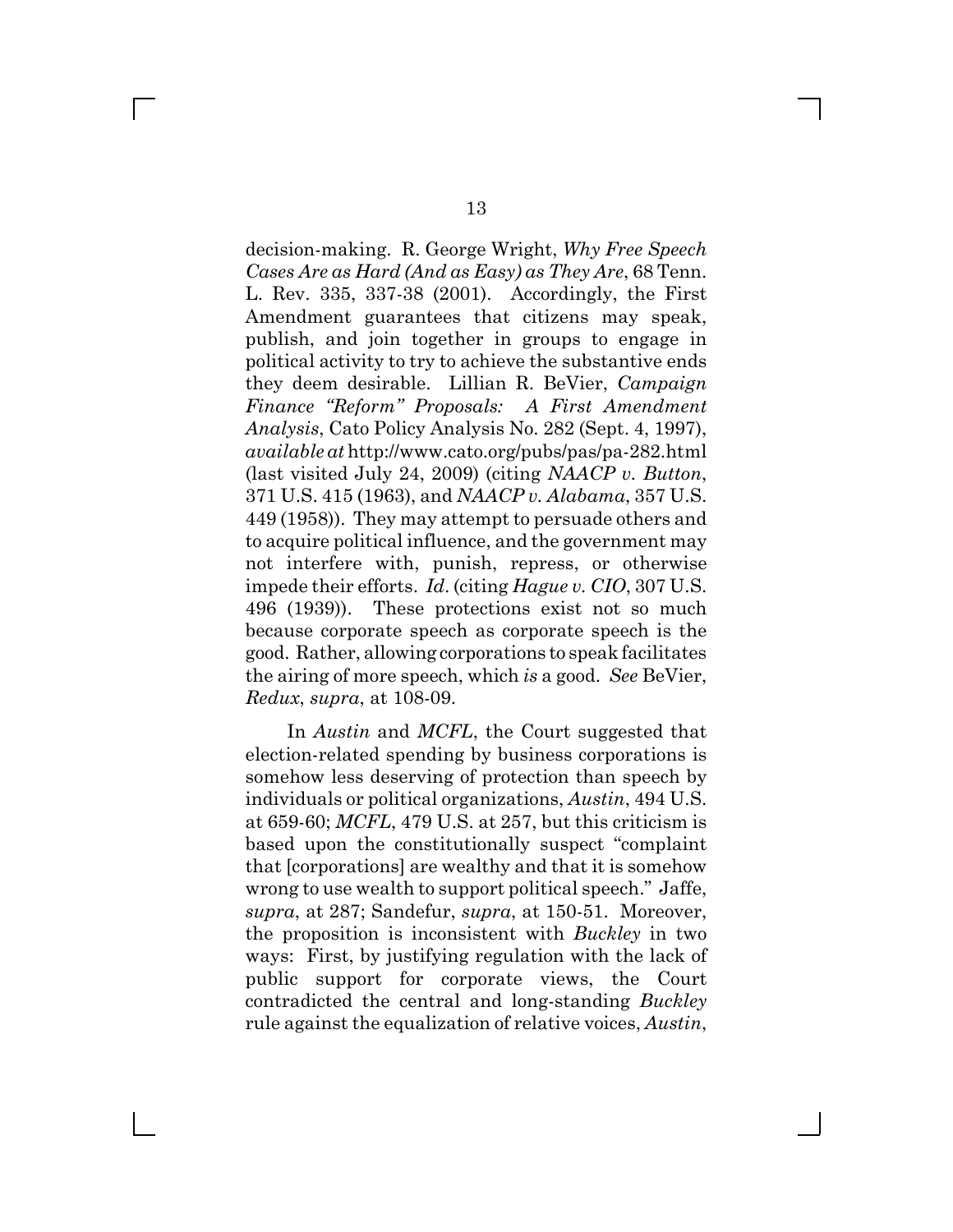494 U.S. at 659, even while purporting to leave it in place. *Id*. at 659-60. *See also* Jaffe, *supra*, at 287-88; Smith, *supra*, at 919. Second, *Austin* relied on the grant theory (that a corporation is nothing more than an artifice granted certain benefits by the state) in basing its ruling on the special privileges of corporations. 494 U.S. at 659. This reasoning is not only conclusory, *see* Sandefur, *supra*, at 150, it also raises a troubling implication that incorporation is predicated on unconstitutional conditions. Joo, *Incorporating Corporate Governance*, *supra*, at 80; *see also Pickering v. Bd. of Educ.*, 391 U.S. 563, 574-75 (1968) (public school teacher's employment cannot be conditioned on refraining to engage in otherwise constitutional speech).

Corporations add to societal values in numerous ways. *Cf*. Michael Novak, *Toward a Theology of the Corporation* 1 (1981) ("Neither participatory democracy nor capitalism could exist without the corporation."). For example, corporations have become significant engines of charitable giving. *See* Committee Encouraging Corporate Philanthropy, *Giving in Numbers* 4 (2008), *available at* http://www.corporatephilanthropy.org/pdfs/benchmar king reports/GivinginNumbers2008.pdf (last visited July 24, 2009) (155 surveyed companies donated over \$11.6 billion in cash and products).

Moreover, corporations play an important role in diffusing and checking societal and governmental accumulations of power. David Millon, *The Sherman Act and the Balance of Power*, 61 S. Cal. L. Rev. 1219, 1243 (1988) ("Commercial opportunity meant more than just personal independence. Equally important, it guaranteed a balance of economic power in society.").

 $\Box$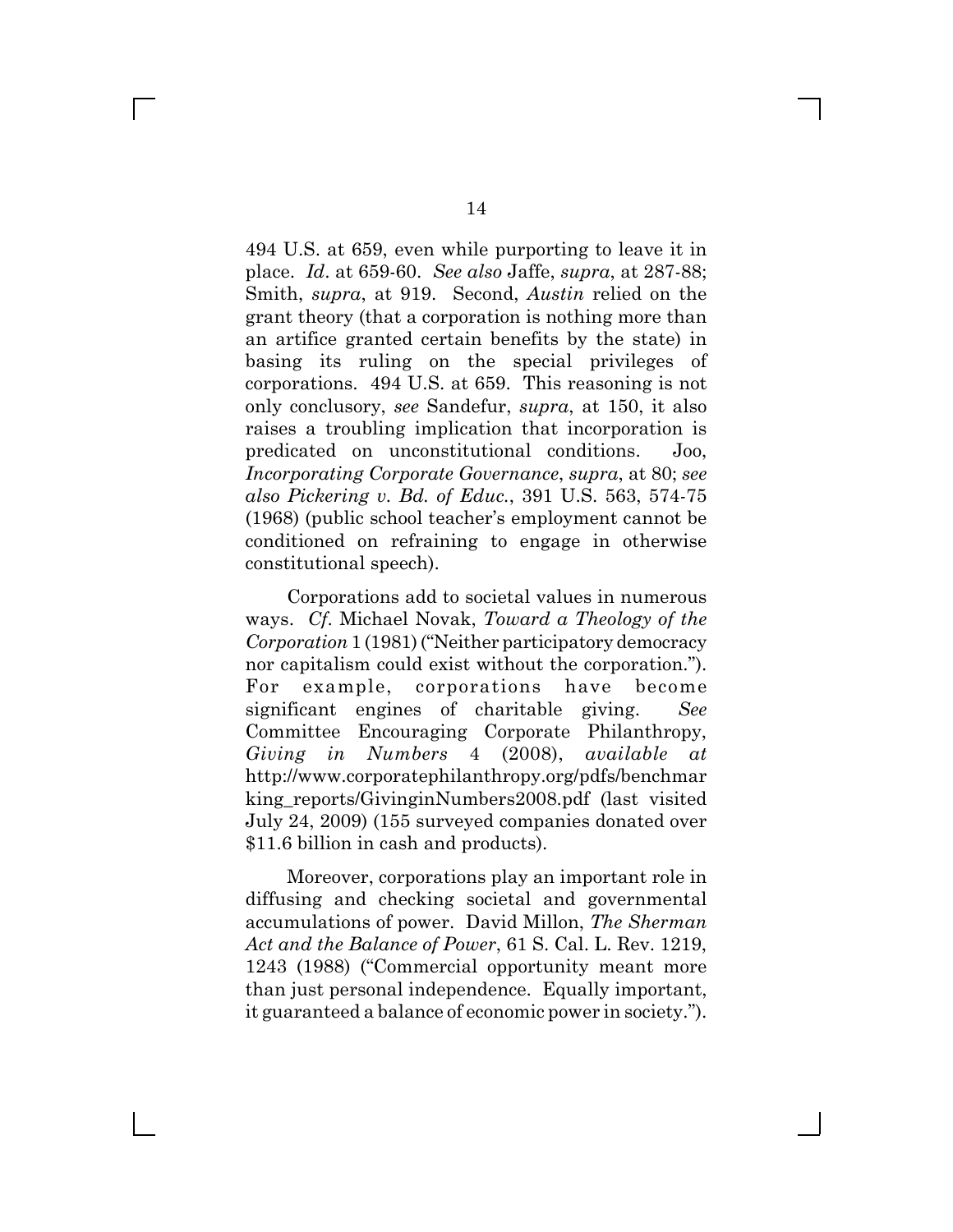Viewed in this light, governmental suppression of corporate speech takes on

potentially ominous implications for avoiding political power's centralization. One can never be sure whether restrictions on corporate expression are in reality nothing more than governmental attempts to curb or intimidate a potential rival for societal authority.

#### Redish & Wasserman, *General Motors*, *supra*, at 264.

A message's overall nature may change when the messenger changes; similarly, the degree of effectiveness and credibility may change depending on the source. *See Bellotti*, 435 U.S. at 791-92 (stating that the people in a democracy "may consider . . . the source and credibility of the advocate"); C. Edwin Baker, *Turner Broadcasting: Content-Based Regulation of Persons and Presses*, 1994 Sup. Ct. Rev. 57, 65 ("Many listeners find that the identity of the source affects the worth or at least their evaluation of the speech."). The same statement from different speakers may constitute a different message. As the Court has noted, an "espousal of socialism may carry different implications when displayed on the grounds of a stately mansion than when pasted on a factory wall or an ambulatory sandwich board." *City of Ladue v. Gilleo*, 512 U.S. 43, 56-57 (1994); Redish & Wasserman, *General Motors*, *supra*, at 257. Corporate speech thus provides both a message and a messenger of value to the bustling market of ideas.

Perhaps most importantly, corporations help the individuals who form them to achieve their fullest human potential. *Cf*. Novak, *supra*, at 37-43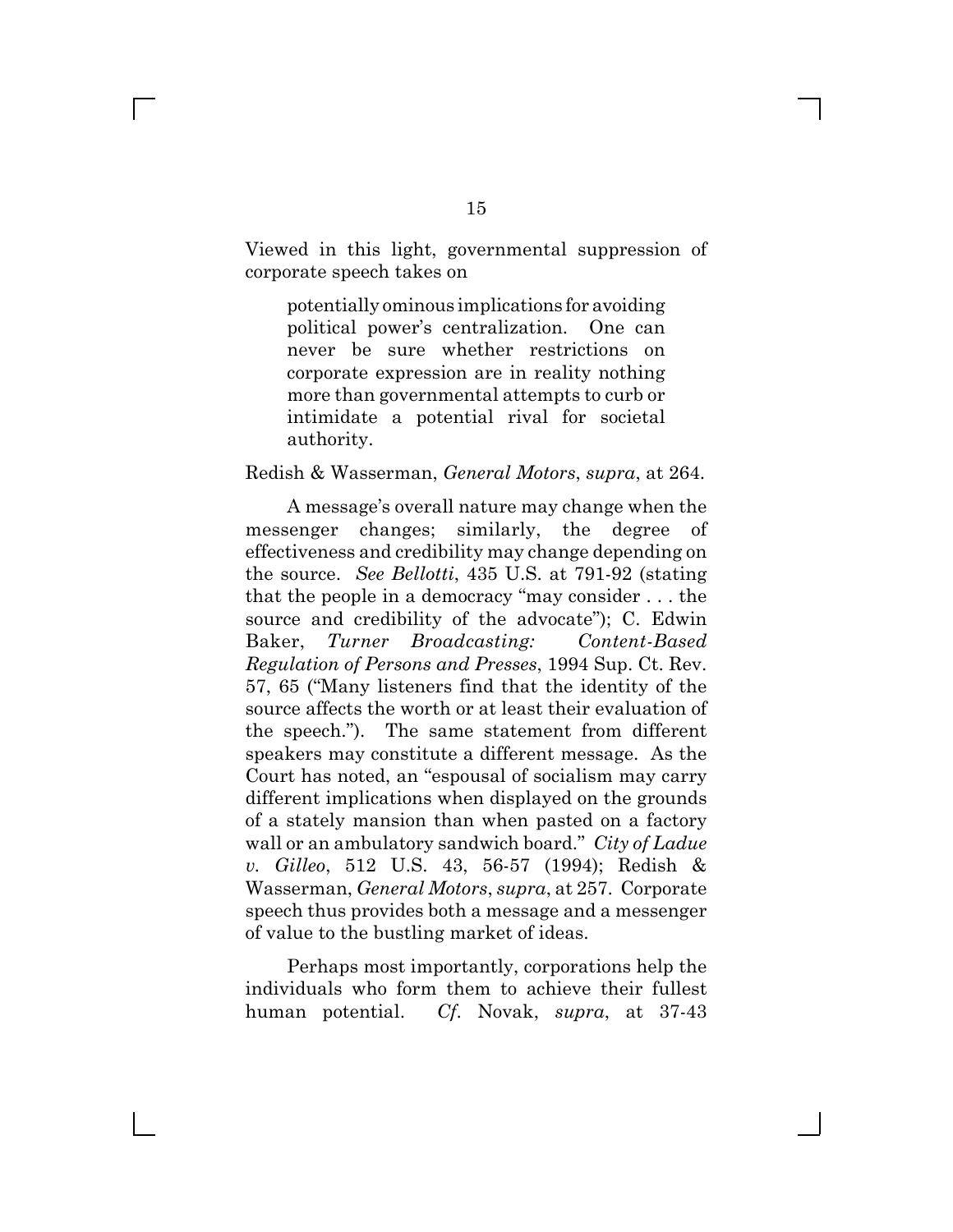(observing that corporate activity bears the hallmarks of human creativity, liberty, socialization, and insight, among others). Specifically in the context of First Amendment values, corporations provide "individuals the ability to organize in a form that would allow them to engage efficiently in collective action." Robert H. Sitkoff, *Corporate Political Speech, Political Extortion, and the Competition for Corporate Charters*, 69 U. Chi. L. Rev. 1103, 1110-11 (2002); *see also* Jaffe, *supra*, at 289-90 (observing that restrictions on the funding of speech are tantamount to restrictions on speech itself).

These "corporate" goods—especially the good of corporate speech—are in no way undercut by the happenstance that corporations operate with and spend "someone else's money." The corporate form does not enable corporations to accumulate money from their customers. Adam Winkler, *Beyond* Bellotti, 32 Loy. L.A. L. Rev. 133, 158 (1998) ("[T]he business association's form is irrelevant to its ability to attract customers and sell services or products."). As for shareholders and their role in directing corporate speech, this Court has, to be sure, expressed concern that shareholders' disincentives to disassociate from a for-profit corporation are so overwhelming as to implicate the shareholders' First Amendment rights not to associate with expressive activity. *See Abood v. Detroit Bd. of Educ.*, 431 U.S. 209, 234 (1977). But, as Professor Sitkoff explains, the Court's analysis of economic disincentives to disassociate does not comport with reality.

The minority shareholder who invests in stock for income, which is the precondition to having an economic disincentive to dissociating, is by hypothesis indifferent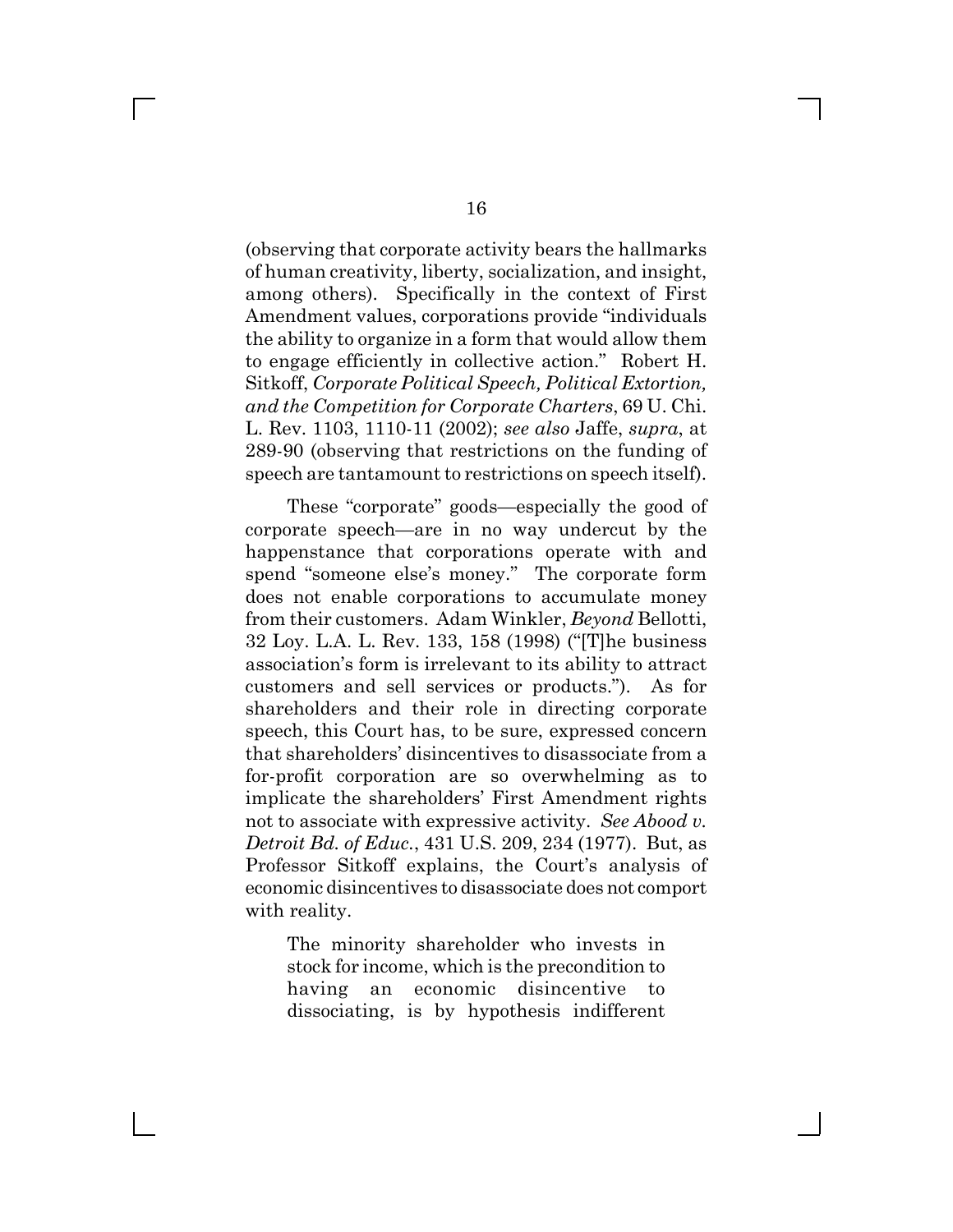between companies with comparable rates of return. He therefore has no reason not to sell his stock in the politically active company and then invest the proceeds in another company that is not politically active. In contrast, the minority shareholder or member of the incorporated nonprofit political association often faces an incentive not to dissociate because of the shortage of alternatives. There is a thick market for corporate securities; the menu of prospective political associations is less robust.

Sitkoff, *supra*, at 1120 (footnotes omitted). *See also Int'l Ass'n of Machinists & Aerospace Workers v. Fed. Election Comm'n*, 678 F.2d 1092, 1118 (D.C. Cir.), *aff'd*, 459 U.S. 983 (1982) (shareholder is not legally or practically obliged "to continue his investment, is not compelled to speak, in violation of his First Amendment right to remain silent" by a statute permitting corporate political action committees). Therefore, the Court's concerns about "disincentives to disassociate" do not provide a sufficiently compelling reason to deny corporate speech full protection to engage in electoral debates. This Court should not hesitate to affirm the enduring importance of corporate speech in our society.

### **CONCLUSION**

Upon reviewing the Court's decisions since *Buckley*, Judge Patricia M. Wald presciently questioned whether the rulings "have any real roots in the values enshrined in the first amendment? Do these fine distinctions contribute more to freedom of association or to mass cynicism about how the electoral system works?" Patricia M. Wald, *Two Unsolved*